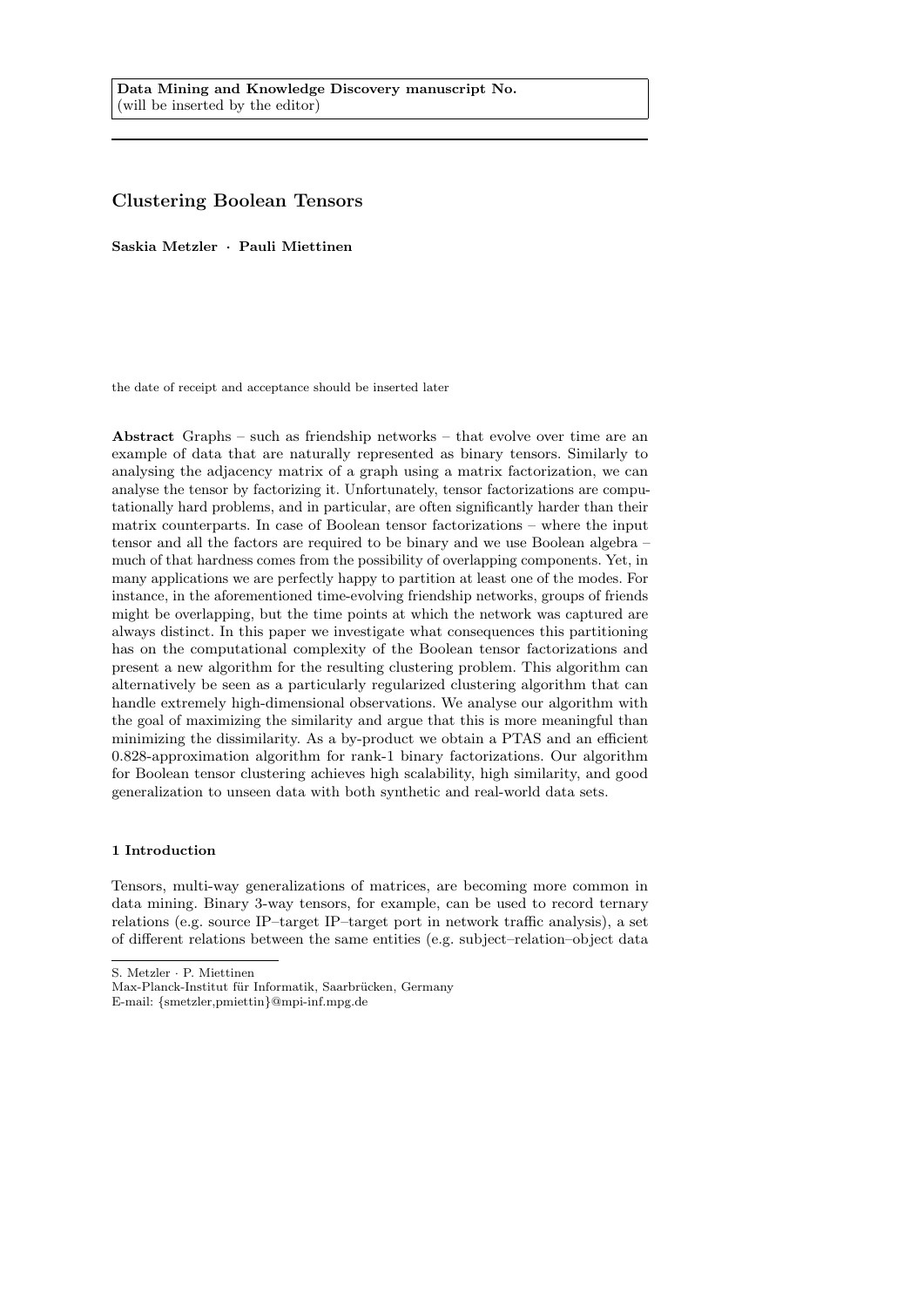for information extraction), or different instances of the same relation between the same entities (e.g. the adjacency matrices of a dynamic graph over time, such as who sent email to whom in which month). Given such data, a typical goal in data mining is to find structure and regularities from it in order to create an informative summary that describes the data well. To that end, tensor decomposition methods are often employed, and if the data is binary, it is natural to restrict also the factors to be binary. This gives rise to the various Boolean tensor decompositions that have recently been studied (e.g. [Miettinen 2011;](#page-27-0) Erdős and Miettinen 2013b; [Cerf](#page-26-0) [et al 2013\)](#page-26-0).

Finding good Boolean tensor decompositions is, however, computationally hard. Broadly speaking, this hardness stems from the complexity caused by the overlapping factors. But when the existing Boolean tensor decomposition algorithms are applied to real-world data sets, they often return factors that are (almost) non-overlapping in at least one mode (see, e.g. Erdős and Miettinen 2013a,[b\)](#page-27-1). This means, the respective factor matrix has exactly one non-zero per row. Typically the mode where these non-overlapping factors appear is unsurprising given the data: in the above examples, it would be target ports in the network traffic analysis data, relations in the information extraction data, and time (month) in the email data – in all of these cases, this mode has somewhat different behavior compared to the other two.

These observations lead to the question: what if we restrict one mode to nonoverlapping factors? This removes one of the main sources of the computational complexity – the overlapping factors – from one mode, so we would expect the problem to admit better approximability results. We would also expect the resulting algorithms to be simpler. Would the computationally simpler problem transfer to better results? In this paper we study all these questions and, perhaps surprisingly, give an affirmative yes answer to all of them.

If we accept the argument that clustering one mode of the input data is preferable (and we emphasize that this is highly application-dependent), the next question is why do we not simply cluster the slices of the tensor using any off-theshelf clustering algorithm. Our answer to that is two-fold: On one hand, having binary centroids to express binary data often improves the interpretability (and sparsity) of the results, and hence we want to develop specific algorithms for the Boolean case. On the other hand, just clustering the slices will not reveal the underlying structure within the slices: extracting that structure facilitates the interpretation of the clustering, and will also alleviate the curse of dimensionality, as we shall see in the experiments. With Boolean tensor clustering, we seek for a concise representation of the major patterns in the data. Given the example of subject–relation–object data, this would amount to finding clusters of relations and describing them by the most important subjects and objects for each cluster.

The general form of Boolean tensor clustering (Section [3.1\)](#page-4-0) is in fact very similar to standard binary clustering problems, and therefore we concentrate on the more restricted problem of Boolean CP clustering (Section [3.2\)](#page-4-1). While we approach these problems from the point of view of tensor decompositions, they can be equivalently seen from the clustering point of view (Section [3.3\)](#page-5-0): The task then is to find a clustering while the cluster centroids are constrained to comply with the tensor structure. And while we concentrate on 3-way tensors, our approach can be extended to higher-order Boolean tensors (Section [3.4\)](#page-6-0), although it involves certain application-specific design decisions.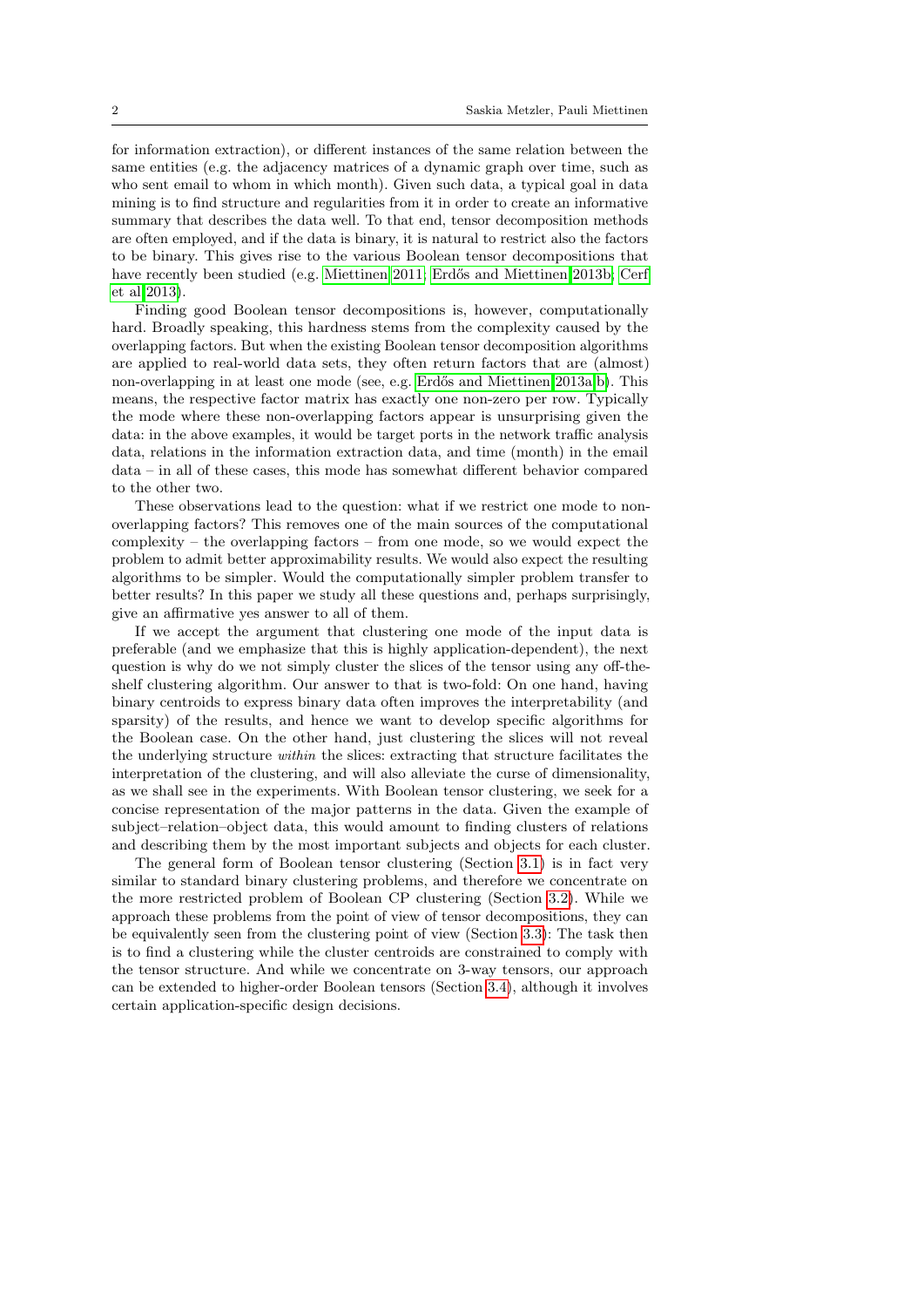Normally, the quality of a clustering or tensor decomposition is measured using the distance of the original data to its representation. In Section [3.5](#page-6-1) we argue, however, that for many data mining problems (especially with binary data), measuring the quality using the similarity instead of distance leads to a more meaningful analysis. Motivated by this, the goal of our algorithms is to maximize the similarity (Section [4.2\)](#page-8-0) instead of minimizing the dissimilarity. As a by-product of the analysis of our algorithms, we also develop and analyse algorithms for maximum-similarity binary rank-1 decompositions in Section [4.3.](#page-9-0) We show that the problem admits a polynomial-time approximation scheme (PTAS) and present a scalable algorithm that achieves a  $2(\sqrt{2}-1) \approx 0.828$  approximation ratio. The experimental evaluation, in Section [5,](#page-12-0) shows that our algorithm achieves comparable representations of the input tensor when compared to methods that do (Boolean or normal) tensor CP decompositions – even when our algorithm is solving a more restricted problem – while being generally faster and admitting good generalization to unseen data.

### 2 Preliminaries

We provide here the basic notation and concepts used throughout this paper. For more in-depth treatise of general tensor operations and decompositions, we refer the reader to [Kolda and Bader](#page-27-2) [\(2009\)](#page-27-2), and to [Miettinen](#page-27-0) [\(2011\)](#page-27-0) for specifics of Boolean tensors.

Throughout this paper, we indicate vectors as bold lower-case letters  $(v)$ , matrices as bold upper-case letters  $(M)$ , and tensors as bold upper-case calligraphic letters  $(\mathcal{T})$ . Element  $(i, j, k)$  of a 3-way tensor  $\mathcal X$  is denoted as  $x_{ijk}$ . A colon in a subscript denotes taking that mode entirely; for example,  $\mathbf{X}_{i:k}$  is the kth frontal slice of  $\mathcal{X}(X_k)$  in short).

Fibers of a tensor are the higher order analogues of matrix rows and columns. They are obtained by fixing every index but one; for example,  $x_{ijk}$  is the jt column of kth frontal slice of  $\mathcal X$ . An *n*-way tensor can be unfolded (or matricized) into a matrix by arranging its fibers (i.e. its columns, rows, or tubes in case of a 3-way tensor) as columns of a matrix. For a mode-n matricization, the mode-n fibers are used as the columns and the result is denoted by  $X_{(n)}$ .

The outer product of vectors is denoted by  $\boxtimes$ . For vectors  $a, b$ , and  $c$  of length n, m, and l,  $\mathcal{X} = a \boxtimes b \boxtimes c$  is an n-by-m-by-l tensor with  $x_{ijk} = a_i b_j c_k$ .

For a tensor  $\mathcal{X}, |\mathcal{X}|$  denotes its number of non-zero elements. The Frobenius norm of a 3-way tensor  $\mathcal X$  is  $\|\mathcal X\| = \sqrt{\sum_{i,j,k} x_{ijk}^2}$ . If  $\mathcal X$  is binary,  $|\mathcal X| = \|\mathcal X\|^2$ . The similarity between two n-by-m-by-l binary tensors  $\mathcal X$  and  $\mathcal Y$  is defined as

$$
\operatorname{sim}(\mathcal{X}, \mathcal{Y}) = nml - |\mathcal{X} - \mathcal{Y}| \ . \tag{1}
$$

The Boolean tensor sum of binary tensors  $\mathcal X$  and  $\mathcal Y$  is defined as  $(\mathcal X \vee \mathcal Y)_{ijk} =$  $x_{ijk} \vee y_{ijk}$ . For binary matrices X and Y where X has r columns and Y has r rows their *Boolean matrix product*,  $\mathbf{X} \circ \mathbf{Y}$ , is defined as  $(\mathbf{X} \circ \mathbf{Y})_{ij} = \bigvee_{k=1}^{r} x_{ik}y_{kj}$ . The Boolean matrix rank of a binary matrix  $A$  is the least r such that there exists a pair of binary matrices  $(X, Y)$  of inner dimension r with  $A = X \circ Y$ .

A binary matrix  $X$  is a *cluster assignment matrix* if each row of  $X$  has exactly one non-zero element. In that case the Boolean matrix product corresponds to the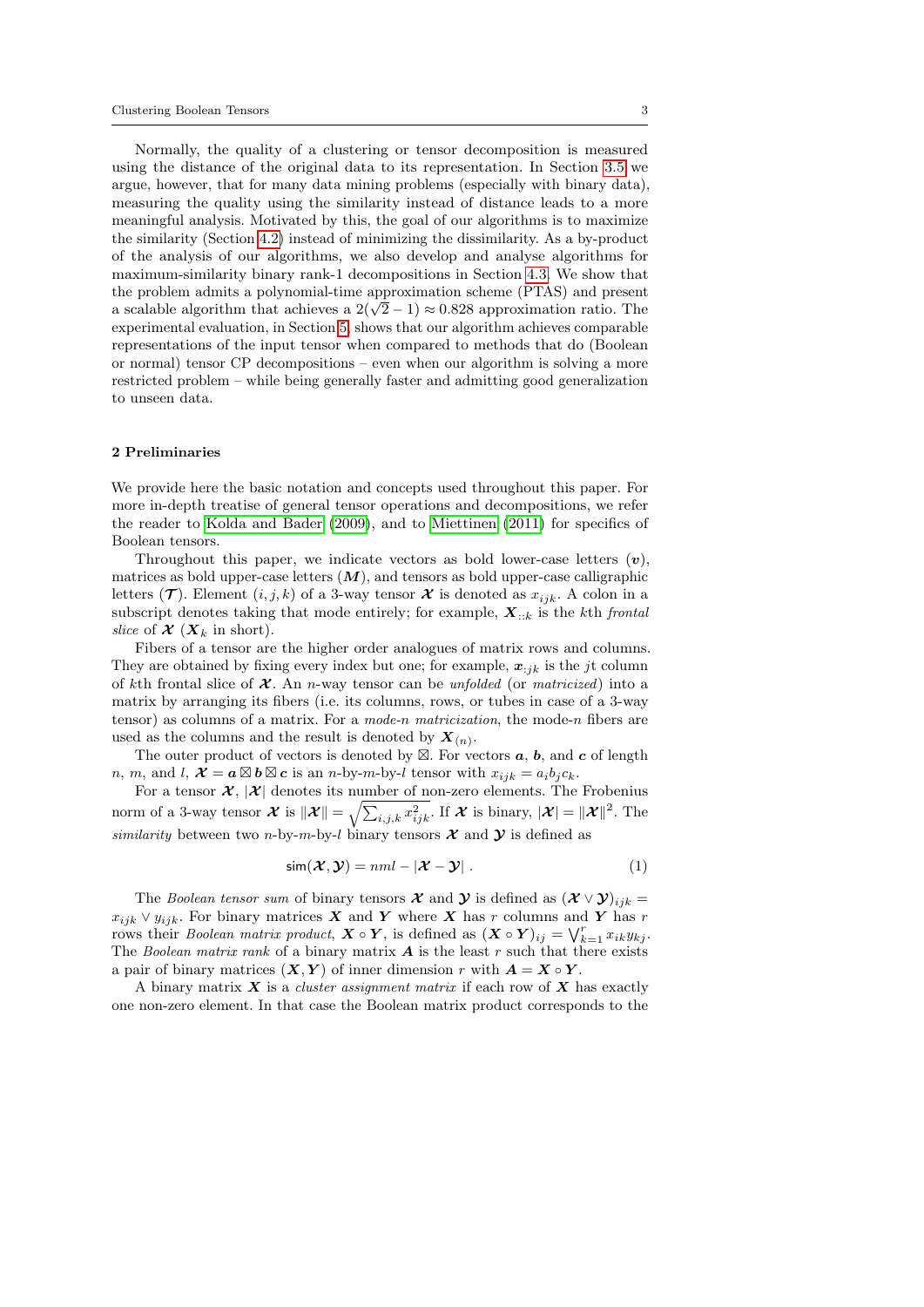regular matrix product,

<span id="page-3-1"></span>
$$
X \circ Y = XY . \tag{2}
$$

We can now define the Boolean tensor rank and two decompositions: Boolean CP and Tucker3.

**Definition 1** The Boolean tensor rank of a 3-way binary tensor  $\mathcal{X}$ , rank  $B(\mathcal{X})$ , is the least integer r such that there exist r triplets of binary vectors  $(a_i, b_i, c_i)$  with  $\bm{\mathcal{X}}=\bigvee_{i=1}^{r}\bm{a}_i\ \overline{\boxtimes}\ \bm{b}_i\ \overline{\boxtimes}\ \bm{c}_i$  .

The low-rank Boolean tensor CP decomposition is defined as follows.

**Problem 1 (Boolean CP)** Given an *n*-by-*m*-by-l binary tensor  $\mathcal{X}$  and an integer r, find binary matrices  $A(n-by-r)$ ,  $B(m-by-r)$ , and  $C(l-by-r)$  such that they minimize  $\big|\boldsymbol{\mathcal{X}}-\bigvee_{i=1}^{r}\boldsymbol{a}_{i}\boxtimes\boldsymbol{b}_{i}\boxtimes\boldsymbol{c}_{i}\big|.$ 

The standard (non-Boolean) tensor rank and CP decomposition are defined analogously [\(Kolda and Bader 2009\)](#page-27-2). Both finding the least error Boolean CP decomposition and deciding the Boolean tensor rank are NP-hard [\(Miettinen 2011\)](#page-27-0). Following [Kolda and Bader](#page-27-2) [\(2009\)](#page-27-2), we use  $[[A, B, C]]$  to denote the normal 3-way CP decomposition and  $[[A, B, C]]_B$  for the Boolean CP decomposition.

Let X be  $n_1$ -by- $m_1$  and Y be  $n_2$ -by- $m_2$  matrix. Their Kronecker (matrix) product,  $X \otimes Y$ , is the  $n_1 n_2$ -by- $m_1 m_2$  matrix defined by

$$
\boldsymbol{X} \otimes \boldsymbol{Y} = \begin{pmatrix} x_{11} \boldsymbol{Y} & x_{12} \boldsymbol{Y} & \cdots & x_{1m_1} \boldsymbol{Y} \\ x_{21} \boldsymbol{Y} & x_{22} \boldsymbol{Y} & \cdots & x_{2m_1} \boldsymbol{Y} \\ \vdots & \vdots & \ddots & \vdots \\ x_{n_1 1} \boldsymbol{Y} & x_{n_1 2} \boldsymbol{Y} & \cdots & x_{n_1 m_1} \boldsymbol{Y} \end{pmatrix}.
$$

The Khatri–Rao (matrix) product of  $X$  and  $Y$  is defined as "column-wise Kronecker". That is, X and Y must have the same number of columns  $(m_1 = m_2 = m)$ , and their Khatri–Rao product  $X \odot Y$  is the  $n_1 n_2$ -by-m matrix defined as

$$
\boldsymbol{X} \odot \boldsymbol{Y} = (\boldsymbol{x}_1 \otimes \boldsymbol{y}_1, \boldsymbol{x}_2 \otimes \boldsymbol{y}_2, \ldots, \boldsymbol{x}_m \otimes \boldsymbol{y}_m) \tag{3}
$$

Notice that if X and Y are binary, so are  $X \otimes Y$  and  $X \odot Y$ .

We can write the Boolean CP decomposition equivalently as matrices in three different ways using unfolding and matrix products:

<span id="page-3-0"></span>
$$
\mathbf{X}_{(1)} \approx \mathbf{A} \circ (\mathbf{C} \odot \mathbf{B})^T, \n\mathbf{X}_{(2)} \approx \mathbf{B} \circ (\mathbf{C} \odot \mathbf{A})^T, \n\mathbf{X}_{(3)} \approx \mathbf{C} \circ (\mathbf{B} \odot \mathbf{A})^T.
$$
\n(4)

The Boolean Tucker3 decomposition can be seen as a generalization of the Boolean CP decomposition:

**Problem 2 (Boolean Tucker3)** Given an *n*-by-*m*-by-*l* binary tensor  $X$  and three integers  $r_1$ ,  $r_2$ , and  $r_3$ , find a binary  $r_1$ -by- $r_2$ -by- $r_3$  core tensor  $\mathcal G$  and binary factor matrices  $\boldsymbol{A}$  (n-by-r<sub>1</sub>),  $\boldsymbol{B}$  (m-by-r<sub>2</sub>), and  $\boldsymbol{C}$  (l-by-r<sub>3</sub>) such that they minimize

$$
\left|\boldsymbol{\mathcal{X}}-\bigvee_{\alpha=1}^{r_1}\bigvee_{\beta=1}^{r_2}\bigvee_{\gamma=1}^{r_3}g_{\alpha\beta\gamma}\boldsymbol{a}_{\alpha}\boxtimes\boldsymbol{b}_{\beta}\boxtimes\boldsymbol{c}_{\gamma}\right|.
$$
 (5)

We use  $[[G; A, B, C]]_B$  as the shorthand notation for the Boolean Tucker3 decomposition.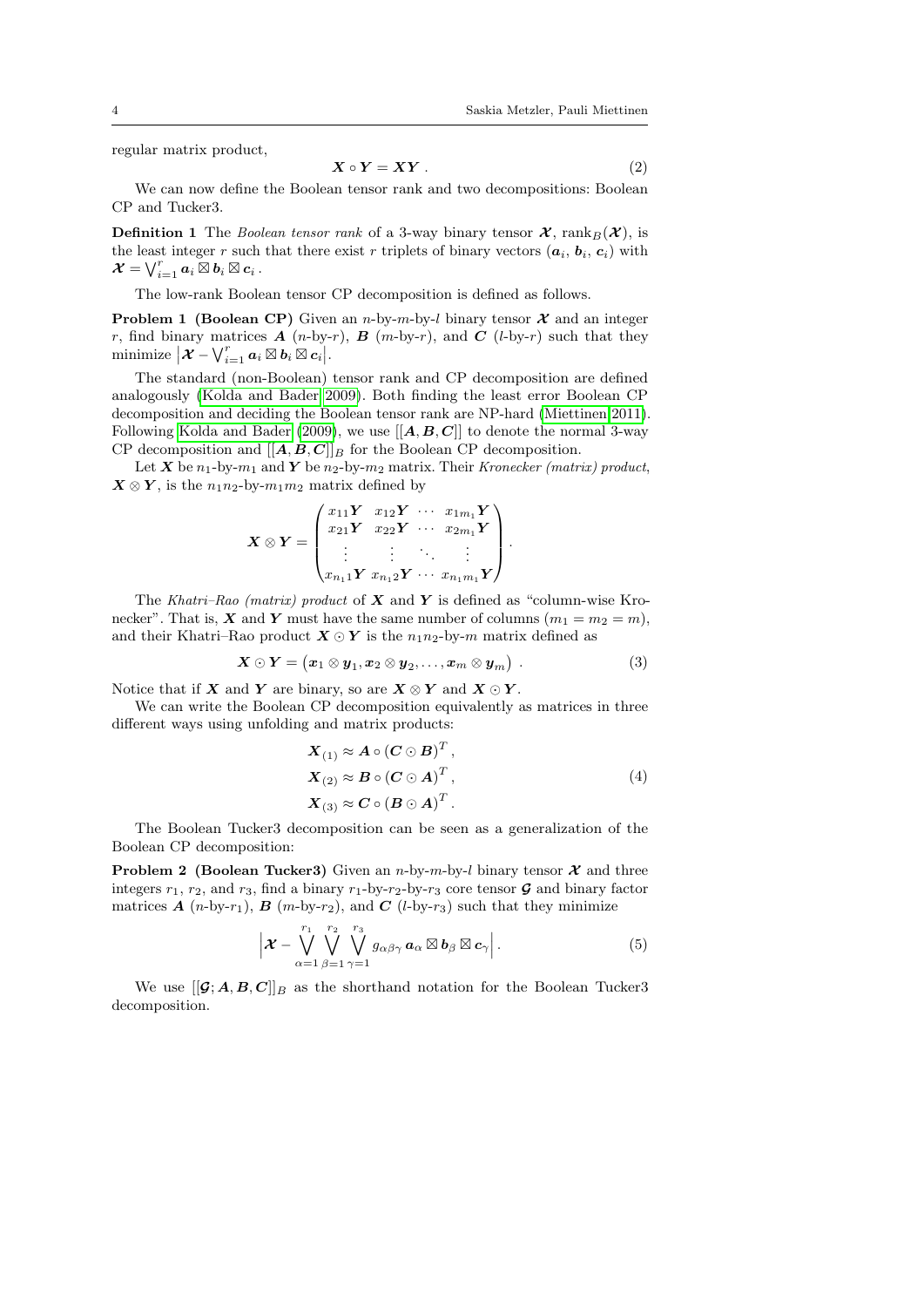#### 3 Problem Definitions

We consider the variation of *tensor clustering* where the idea is to cluster one mode of a tensor and potentially reduce the dimensionality of the other modes. Another common approach is to do the co-clustering equivalent, that is, to cluster each mode of the tensor simultaneously. The former is the approach taken, for example, by [Huang et al](#page-27-3) [\(2008\)](#page-27-3), while the latter appears for instance in [Jegelka et al](#page-27-4) [\(2009\)](#page-27-4). Unlike either of these methods, however, we concentrate on binary data endowed with the Boolean algebra.

We will present our problems in the format that leaves the exact measure of goodness of the approximation open. In Section [3.5,](#page-6-1) we will argue that the similarity – instead of the more common dissimilarity – should be used as the measure of goodness. We will give our definitions for 3-way tensors first, provide alternative definitions as clustering tasks in Section [3.3,](#page-5-0) and discuss extensions to higher-order tensors in Section [3.4.](#page-6-0)

### <span id="page-4-0"></span>3.1 General Problem

Assuming a 3-way tensor and that we do the clustering in the last mode, we can express the general Boolean tensor clustering (BTC) problem as follows:

**Problem 3 (BTC)** Given a binary n-by-m-by-l tensor  $\mathcal{X}$  and integers  $r_1$ ,  $r_2$ , and  $r_3$ , find a  $r_1$ -by- $r_2$ -by- $r_3$  binary tensor  $\mathcal G$  and matrices  $\mathcal A \in \{0,1\}^{n \times r_1}$ ,  $\mathcal B \in$  $\{0,1\}^{m \times r_2}$ , and  $\boldsymbol{C} \in \{0,1\}^{l \times r_3}$  such that  $\boldsymbol{C}$  is a cluster assignment matrix and that  $[[G; A, B, C]]_B$  is a good Boolean Tucker decomposition of  $\mathcal{X}$ .

If we let  $r_1 = n$  and  $r_2 = m$ , we obtain essentially a traditional (binary) clustering problem: Given a set of l binary matrices  $\{X_1, X_2, \ldots, X_l\}$  (the frontal slices of  $\mathcal{X}$ ), cluster these matrices into  $r_3$  clusters, each represented by an n-by-m binary matrix  $G_i$  (the frontal slices of the core tensor  $\mathcal{G}$ ); the factor matrices A and B can be left as identity matrices. We call this problem Unconstrained BTC. Writing each of the involved matrices as an  $nm$ -dimensional vector, we obtain the following problem, called the Discrete Basis Partitioning problem (DBPP) in [\(Miettinen et al](#page-27-5) [2008\)](#page-27-5):

Problem 4 (DBPP, [Miettinen et al 2008\)](#page-27-5) Given an *l*-by-nm binary matrix X and a positive integer r, find matrices  $C \in \{0,1\}^{l \times r}$  and  $G \in \{0,1\}^{r \times nm}$  such that C is a cluster assignment matrix and C and G minimize  $|X - CG|$ .

[Miettinen et al](#page-27-5) [\(2008\)](#page-27-5) show that DBPP is NP-hard and give a  $(10 + \varepsilon)$ approximation algorithm that runs in polynomial time w.r.t.  $n, m, l$ , and r, while [Jiang](#page-27-6) [\(2014\)](#page-27-6) gives a 2-approximation algorithm that runs in time  $O(nml^r)$ .

### <span id="page-4-1"></span>3.2 Boolean CP Clustering

Constraining  $r_1$ ,  $r_2$ , and  $\boldsymbol{G}$  yields to somewhat different looking problems, though. In what can be seen as the other extreme, we can restrict  $r_1 = r_2 = r_3 = r$  and  $\mathcal{G}$ (which now is  $r$ -by- $r$ -by- $r$ ) to having 1s exactly on the hyperdiagonal to obtain the Boolean CP clustering (BCPC) problem: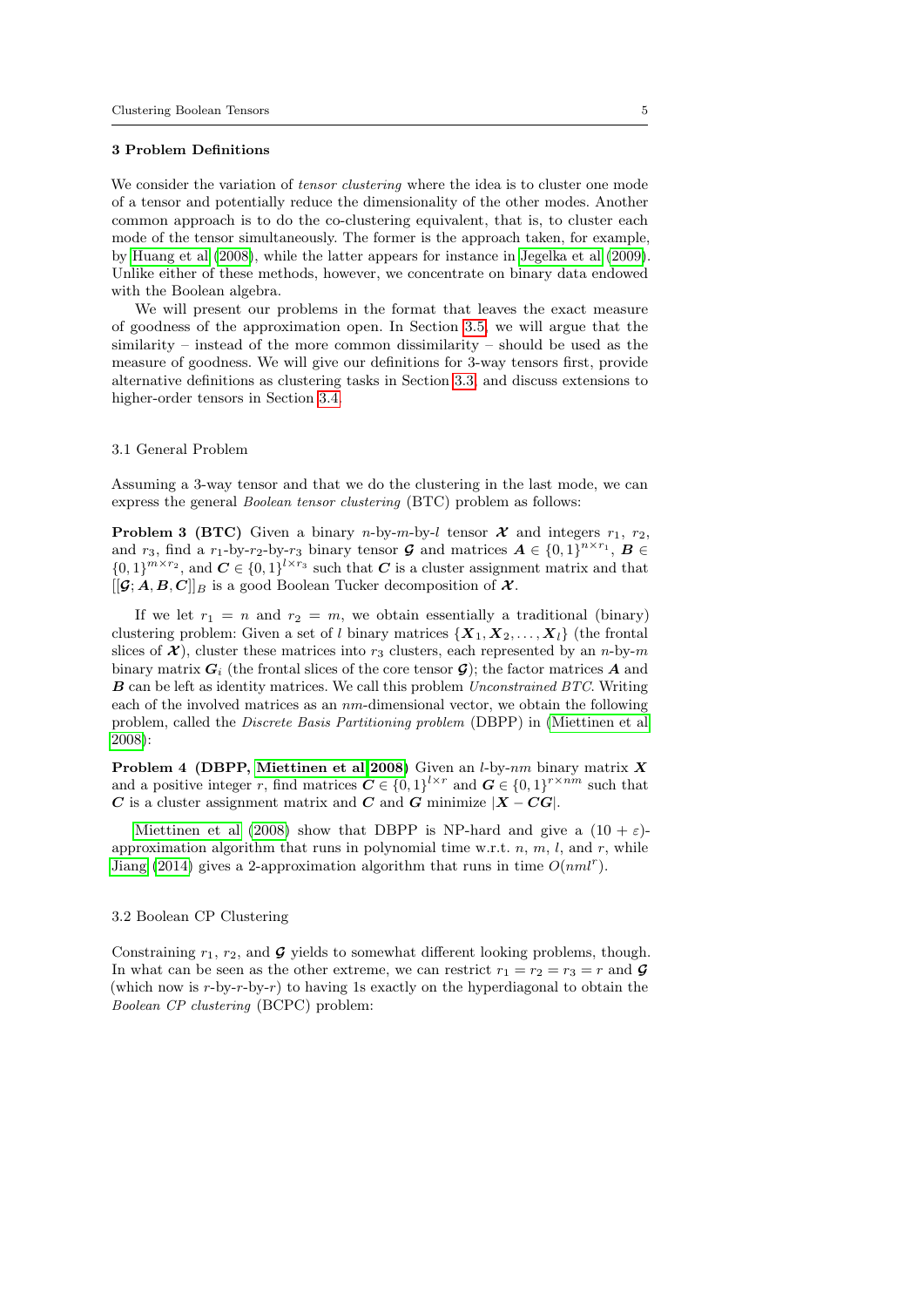**Problem 5 (BCPC)** Given a binary *n*-by-*m*-by-*l* tensor  $\mathcal{X}$  and an integer *r*, find matrices  $A \in \{0,1\}^{n \times r}$ ,  $B \in \{0,1\}^{m \times r}$ , and  $C \in \{0,1\}^{l \times r}$  such that C is a cluster assignment matrix and that  $[[A, B, C]]_B$  is a good Boolean CP decomposition of  $\mathcal{X}$ .

What BCPC does is perhaps easiest to understand if we use the unfolding rules [\(4\)](#page-3-0) and write

<span id="page-5-1"></span>
$$
\boldsymbol{X}_{(3)} \approx \boldsymbol{C} \circ (\boldsymbol{B} \odot \boldsymbol{A})^T , \qquad (6)
$$

where we can see that compared to the general BTC, we have restricted the type of centroids: each centroid must be a row of type  $(\mathbf{b} \otimes \mathbf{a})^T$ . This restriction plays a crucial role in the decomposition, as we shall see shortly. Notice also that using [\(2\)](#page-3-1) we can rewrite [\(6\)](#page-5-1) without the Boolean product:

<span id="page-5-2"></span>
$$
\mathbf{X}_{(3)} \approx \mathbf{C} (\mathbf{B} \odot \mathbf{A})^T \,. \tag{7}
$$

#### <span id="page-5-0"></span>3.3 Clustering Perspective

We defined Unconstrained BTC and BCPC as tensor decomposition problems with additional constraints to enforce the clustering. Equivalently, we can define the problems as clustering problems with additional constraints to enforce the tensor structure. We provide these alternative definitions here, as they will make the connections to other clustering problems easier to see.

The Unconstrained BTC is straight forward to express as a clustering problem:

<span id="page-5-3"></span>**Problem 6 (Unconstrained BTC, clustering version)** Given a set  $X$  of binary vectors,  $X = {\mathbf{x}_1, ..., \mathbf{x}_l} \subset \{0, 1\}^{nm}$  and an integer r, partition X in r disjoint sets  $C_1, C_2, \ldots, C_r$ , with each  $C_i$  associated with a centroid  $g_i \in \{0, 1\}^{nm}$ , such that the centroids  $g_i$  are good representations of vectors  $x_i$  that are in their clusters.

The input vectors  $x_j \in X$  are simply the rows of matrix  $\mathbf{X}_{(3)}$ , and the assignment of  $x_j$ s to clusters  $C_i$  defines the matrix  $C \in \{0,1\}^{l \times r}$ :  $c_{ij} = 1$  if and only if vector  $x_j$  is assigned to cluster  $C_i$ . Finally, treating vectors  $g_1, \ldots, g_r$  as columns of an unfolded tensor  $G_{(3)} \in \{0,1\}^{nm \times r}$  gives us the *m*-by-*n*-by-*r* core tensor  $\mathcal{G}$  that we used earlier to describe Unconstrained BTC.

This formulation of Unconstrained BTC makes its connection to standard partition clustering problems obvious; in particular, if the quality of the result is measured as the sum of Hamming distances from input vectors to their centroids, it is clear that Unconstrained BTC is equivalent to the Binary k-Median clustering [\(Miettinen 2009\)](#page-27-7). It is also clear from the formulation that Unconstrained BTC can easily suffer from the curse of dimensionality: a modestly-sized 100-by-100-by-100 tensor yields 100 vectors of dimensionality 10 000 to be clustered.

The BCPC problem imposes an additional constraint on the centroids: they must be of form  $g_i = (b_i \otimes a_i)^T$  for some  $a \in \{0,1\}^n$  and  $b \in \{0,1\}^m$ .

**Problem 7 (BCPC, clustering version)** Given a set X of binary vectors,  $X =$  $\{\boldsymbol{x}_1,\ldots,\boldsymbol{x}_l\} \subset \{0,1\}^{nm}$  and an integer r, partition X in r disjoint sets  $C_1, C_2, \ldots, C_r$ , with each  $C_i$  associated with a centroid  $g_i = (b_i \otimes a_i)^T \in \{0,1\}^{nm}$ , such that the centroids  $g_i$  are good representations of vectors  $x_j$  that are in their clusters.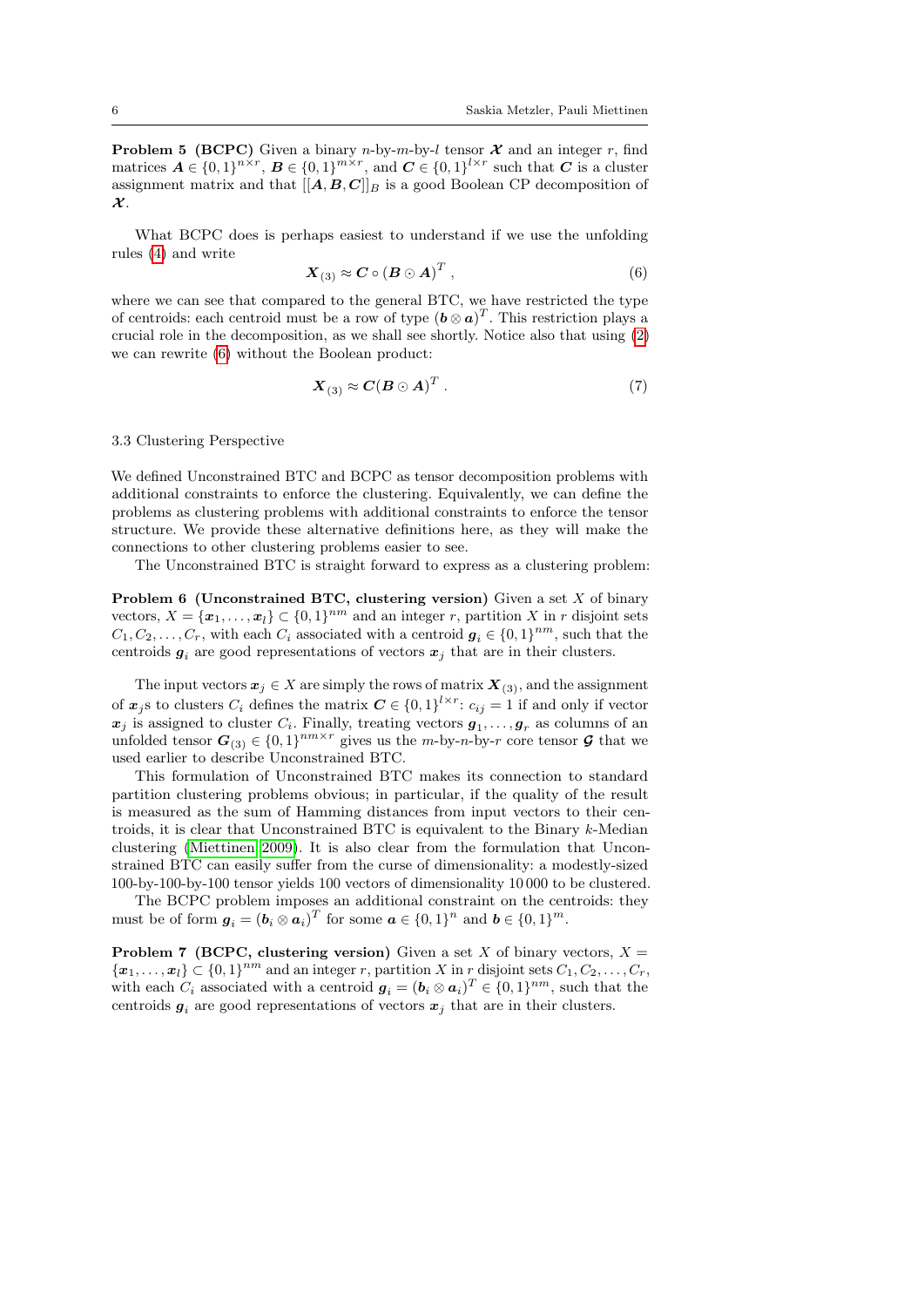The vectors  $a_1, \ldots, a_r$  yield the colums of the *n*-by-*r* factor matrix **A**, and the vectors  $b_1, \ldots, b_r$  yield the columns of the *m*-by-*r* factor matrix **B** used in the previous section to define BCPC. While the additional constraints might not seem very intuitive in the clustering framework, they do increase the interpretability of the clusters. Also, they can help with the curse of dimensionality: Compared to the unconstrained version, the degree of freedom of the centroids, i.e. the number of possible centroids, is reduced to only those that admit a rank-1 decomposition. Conveniently, the centroids that admit the constraint can also be descibed in a more compact way than arbitrary centroids.

#### <span id="page-6-0"></span>3.4 Extensions to N-Way Tensors

All the above definitions are restricted to 3-way tensors. 3-way tensors are the most fundamental case, and they also allow relatively simple notation. Extending the definitions to N-way tensors, with  $N > 3$ , involves design decisions that are highly application-specific: for example, how many of the modes should be (co-)clustered and how high order should the centroids have. With 4-way tensors, for instance, we could either co-cluster two modes so that the centroids would still be matrices, or we could cluster just one mode and have the centroids as 3-way tensors.

If we cluster only the last mode of an N-way tensor  $\mathcal X$  and use  $C$  to denote the cluster assignment matrix and  $A^{(i)}$  to denote the factor for the *i*th mode  $(i = 1, \ldots, N - 1)$ , Equation [\(7\)](#page-5-2) is generalized into

$$
\mathbf{X}_{(N)} \approx \mathbf{C} (\mathbf{A}^{(N-1)} \odot \mathbf{A}^{(N-2)} \odot \cdots \odot \mathbf{A}^{(1)})^T . \tag{8}
$$

If we keep the centroids as matrices and co-cluster the other modes, finding the centroids is similar to the 3-way setting, but the clustering must be changed to some type of tensor co-clustering (see, e.g. [Zhao and Zaki 2005\)](#page-28-0).

### <span id="page-6-1"></span>3.5 Similarity vs. Dissimilarity

So far we have avoided defining what we mean by "good" clustering. Arguably the most common approach is to say that any clustering is good if it minimizes the sum of distances (i.e. dissimilarities) between the original elements and their cluster's representative (or centroid). An alternative is to maximize the similarity between the elements and their representatives: if the data and the centroids are binary, this problem is known as Hypercube segmentation [\(Kleinberg et al 2004\)](#page-27-8). While maximizing similarity is obviously a dual of minimizing the dissimilarity – in the sense that an optimal solution to one is also an optimal solution to the other – the two behave differently when we aim at approximating the optimal solution. For example, for a fixed  $r$ , the best known approximation algorithm to DBPP is the aforementioned 2-approximation algorithm [\(Jiang 2014\)](#page-27-6), while [Alon and Sudakov](#page-26-2) [\(1999\)](#page-26-2) gave a PTAS for the Hypercube segmentation problem.

The differences between the approximability, and in particular the reasons behind those differences, are important for data miners. Namely, it is not uncommon that our ability to minimize the dissimilarities is bounded by a family of problems where the optimal solution obtains extremely small dissimilarities, while the best polynomial-time algorithm has to do with slightly larger errors. These larger errors,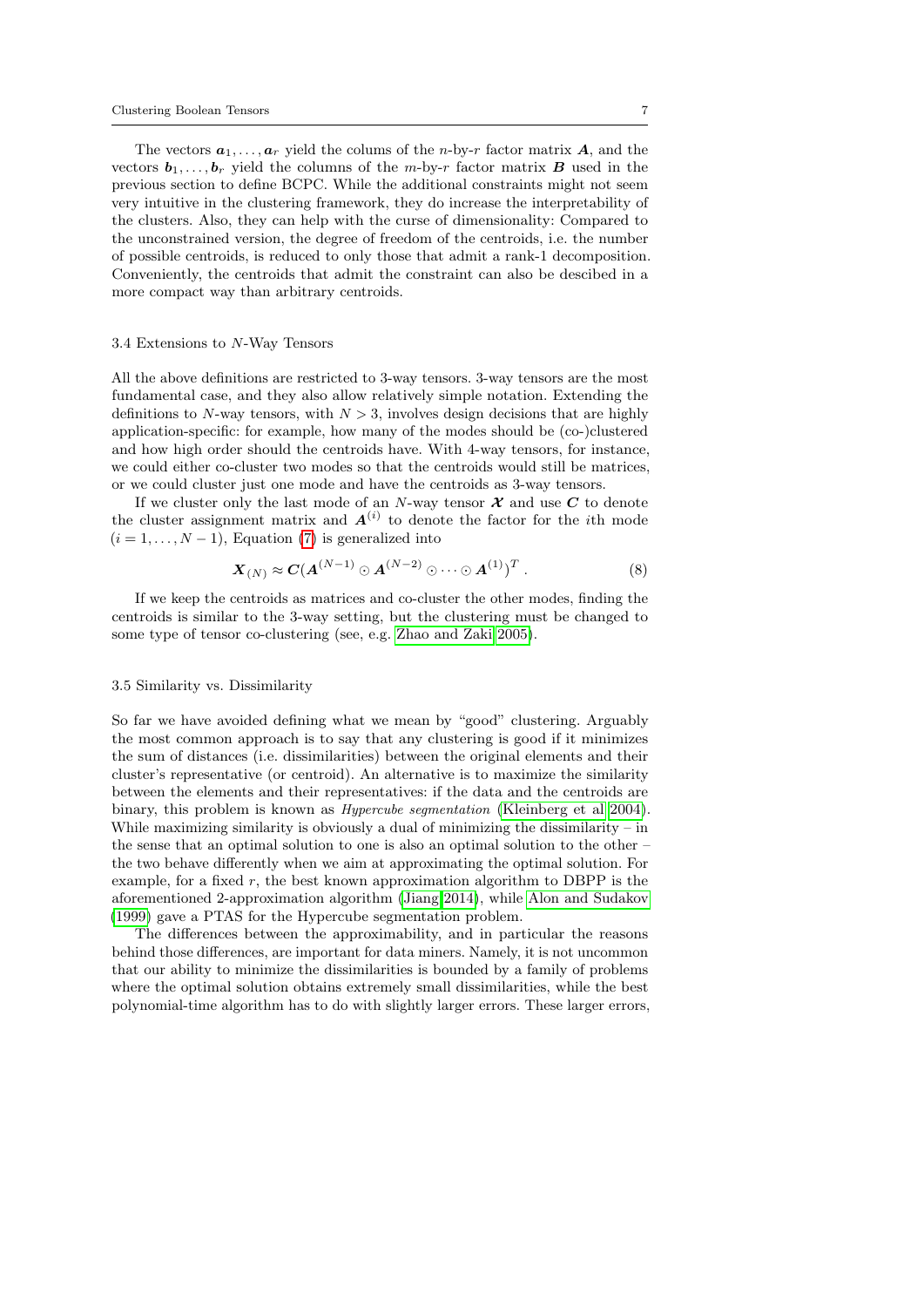however, might still be small enough relative to the data size that we can ignore them. This is what essentially happens when we maximize the similarities.

For example, consider an instance of DBPP where the optimal solution causes ten errors. The best-known algorithm can guarantee to not cause more than twenty errors; assuming the data size is, say, 1000-by-500, making mistakes on twenty elements can still be considered excellent. On the other hand, should the optimal solution make an error on every fourth element, the best approximation could only guarantee to make errors in at most every second element. When considering the similarities instead of dissimilarities, these two setups look very different: In the first, we get within  $(500\,000 - 20)/(500\,000 - 10) = 0.99998$  of the best solution, while in the other, we are only within  $(0.5 \cdot 500000)/(500000 - 0.25 \cdot 500000) \approx 0.67$  of the optimal. Conversely, if the algorithm wants to be within, say, 0.9 of the optimal similarity in the latter setup, it must approximate the dissimilarity within a factor of 1.3 (((1-x)·500 000)/(500 000−0.25·500 000) = 0.9  $\Rightarrow$  x = 0.325  $\Rightarrow$  0.325/0.25 ≤ 1.3). Hence similarity is less sensitive to small errors (relative to the data size) and more sensitive to large errors, than dissimilarity is. In many applications, this is exactly what we want.

None of this is to say that we should stop considering the error and concentrate only on the similarities. On the contrary: knowing the data size and the error, we can easily compute the similarity for the binary data, and especially when the error is relatively small, it is much easier to compare than the similarity scores. What we do argue, however, is that when analyzing the approximation ratio a data mining algorithm can obtain, similarity can give us a more interesting picture of the actual behavior of the algorithm. Hence, for the rest of the paper, we shall concentrate on the maximum-similarity variants of the problems; most notably, we concentrate on the maximum-similarity BCPC, denoted BCPC<sub>max</sub>.

### 4 Solving the BCPCmax

In this section, we present our main algorithm, SaBoTeur, for solving the BCPC problem. Our algorithm works in two parts: it first finds a solution to Unconstrained BTC, and then turns that into a valid solution to BCPC. The maximum-similarity Unconstrained BTC is equivalent to Hypercube Segmentation problem, explained in Section [4.1.](#page-7-0) The overall approach of SaBoTeur is explained in Section [4.2,](#page-8-0) and the problem of turning a solution of Unconstrained BTC to a valid solution of BCPCis further studied in Section [4.3.](#page-9-0) We present an intuitive iterative updates scheme in Section [4.4,](#page-11-0) and discuss about the implementation details in Section [4.5.](#page-11-1) Finally, we consider the problem of selecting the correct number of clusters in Section [4.6.](#page-12-1)

### <span id="page-7-0"></span>4.1 The Hypercube Segmentation Problem

Given a tensor  $\mathcal{X}$ , for the optimal solution to BCPC<sub>max</sub>, we need matrices  $\mathcal{A}, \mathcal{B}$ , and C that maximize  $\mathsf{sim}(X_{(3)}, C(B\odot A)^T)$ . In the maximum-similarity unconstrained BTC we replace  $B \odot A$  with an arbitrary binary matrix G. This latter problem is equal to the Hypercube segmentation problem defined by [Kleinberg et al](#page-27-8) [\(2004\)](#page-27-8):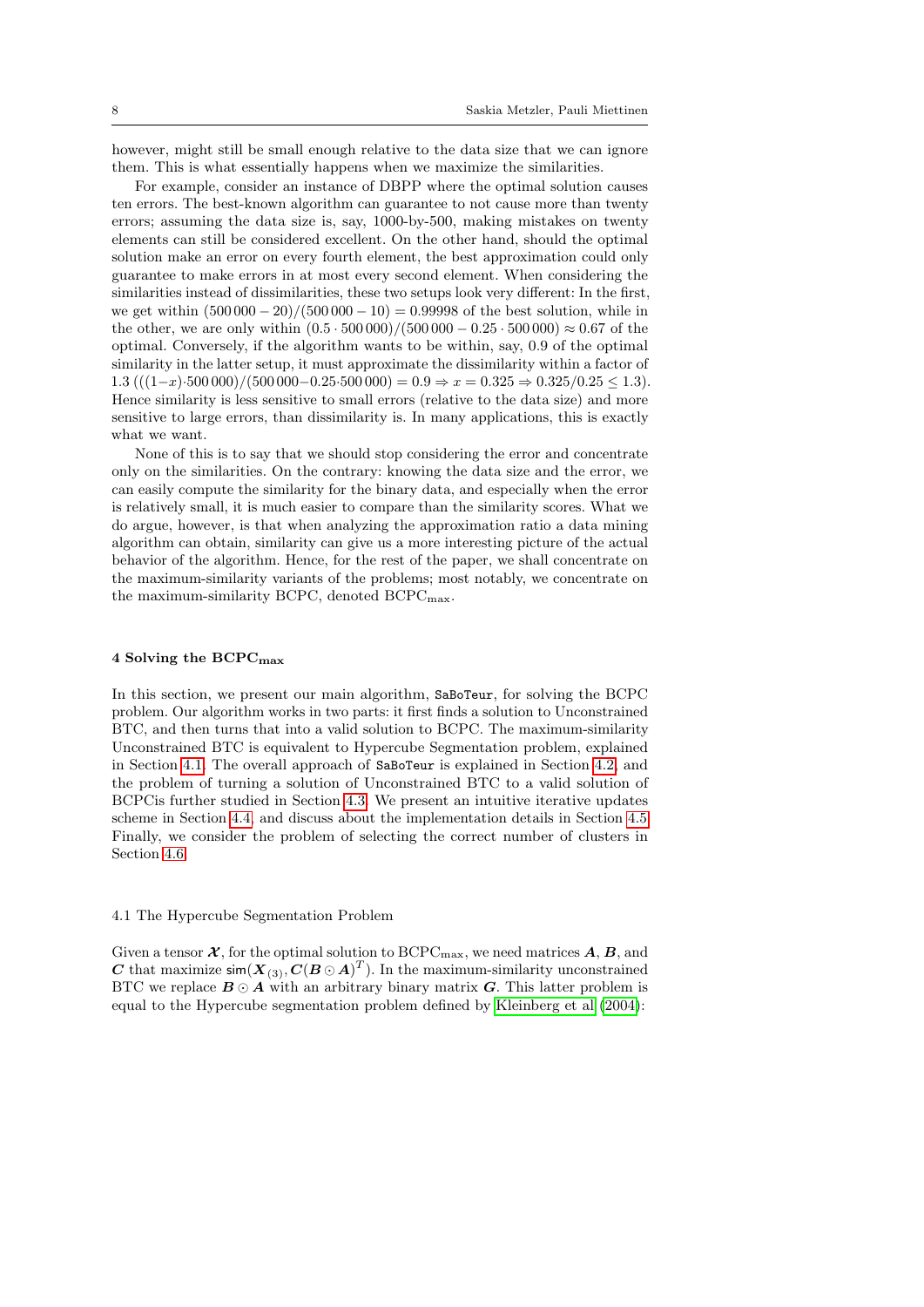| Algorithm 1 SaBoTeur algorithm for the BCPC |  |  |
|---------------------------------------------|--|--|
|---------------------------------------------|--|--|

<span id="page-8-1"></span>**Input:** 3-way binary tensor  $\mathcal{X}$ , number of clusters r, number of samples s.

**Output:** Binary factor matrices  $A$  and  $B$ , cluster assignment matrix  $C$ .

- 1: function SaBoTeur $(X, r, s)$ <br>2: repeat
- repeat
- 3: Sample *r* rows of  $\boldsymbol{X}_{(3)}$  into matrix **Y**
- 4: Find binary matrices **A** and **B** that maximize  $\textsf{sim}(\boldsymbol{Y}, (\boldsymbol{B} \odot \boldsymbol{A})^T)$
- 5: Cluster C by assigning each row of  $X_{(3)}$  to its closest row of  $(B \odot A)^T$
- 6: until s resamples are done 7: return best  $\vec{A}$ ,  $\vec{B}$ , and  $\vec{C}$

**Problem 8 (Hypercube Segmentation)** Given a set S of l vertices of the  $d$ dimensional cube  $\{0,1\}^d$ , find r vertices  $P_1, \ldots, P_r \in \{0,1\}^d$  and a partition of S into r segments to maximize  $\sum_{i=1}^{r} \sum_{c \in S} \mathsf{sim}(P_i, c)$ .

The partition S defines the cluster assignment matrix  $C$ , while the vertices  $P_i$ correspond to the rows of  $G$  (c.f. Problem [6\)](#page-5-3).

[Alon and Sudakov](#page-26-2) [\(1999\)](#page-26-2) gave a polynomial-time approximation scheme (PTAS) for the Hypercube segmentation problem. The PTAS obtains a similarity within  $(1 - \varepsilon)$  of the optimum with running time of  $e^{O((r^2/\varepsilon^2) \ln r)}$  for n-by-m-by-l data and r clusters. While technically linear in data size, the first term turns the running time unfeasible even for moderate values of r and  $\varepsilon$ . Earlier, [Kleinberg](#page-27-8) [et al](#page-27-8) [\(2004\)](#page-27-8) proposed a sampling-based algorithm that obtains an approximation ratio of  $0.828 - \varepsilon$  with constant probability and running time  $O(mmlrs)$ , where  $s = (9/\varepsilon)^r \ln(1/\varepsilon)$  is the number of times the sampling is done. While the number of samples this algorithm requires is still exponential in  $r$ , in practice we can take  $s = \Theta(1)$  for a linear-time algorithm (with the cost of losing approximation guarantees, though). We will therefore follow a sampling approach similar to [Kleinberg et al](#page-27-8) [\(2004\)](#page-27-8) in SaBoTeur.

We will also note that both the PTAS of [Alon and Sudakov](#page-26-2) [\(1999\)](#page-26-2) and the sampling-based algorithm of [Kleinberg et al](#page-27-8) [\(2004\)](#page-27-8) can be used as-is to solve the maximum-similarity unconstrained BTC problem using the above connection between it and the Hypercube segmentation problem.

### <span id="page-8-0"></span>4.2 The SaBoTeur Algorithm

Our algorithm SaBoTeur (Sampling for Boolean Tensor clustering), Algorithm [1,](#page-8-1) considers only the unfolded tensor  $X_{(3)}$ . In each iteration, it samples r rows of  $\mathbf{X}_{(3)}$  as the initial, unrestricted centroids. It then turns these unrestricted centroids into the restricted type in line [4,](#page-8-1) and then assigns each row of  $X_{(3)}$  to its closest restricted centroid. The sampling is repeated multiple times, and in the end, the factors that gave the highest similarity are returned.

<span id="page-8-2"></span>The algorithm is extremely simple and fast. The repeated sampling of rows of  $\mathbf{X}_{(3)}$  for (initial) centroids is similar to the aforementioned Hypercube segmentation algorithm of [Kleinberg et al](#page-27-8) [\(2004\)](#page-27-8), and we can use their analysis to justify why sampling the rows of the input matrix is justifiable (instead of finding arbitrary binary vectors). In particular, [Kleinberg et al](#page-27-8) [\(2004\)](#page-27-8) proved that among the rows of  $X_{(3)}$  that are in the same optimal cluster, one is a good approximation of the (unrestricted) centroid of the cluster: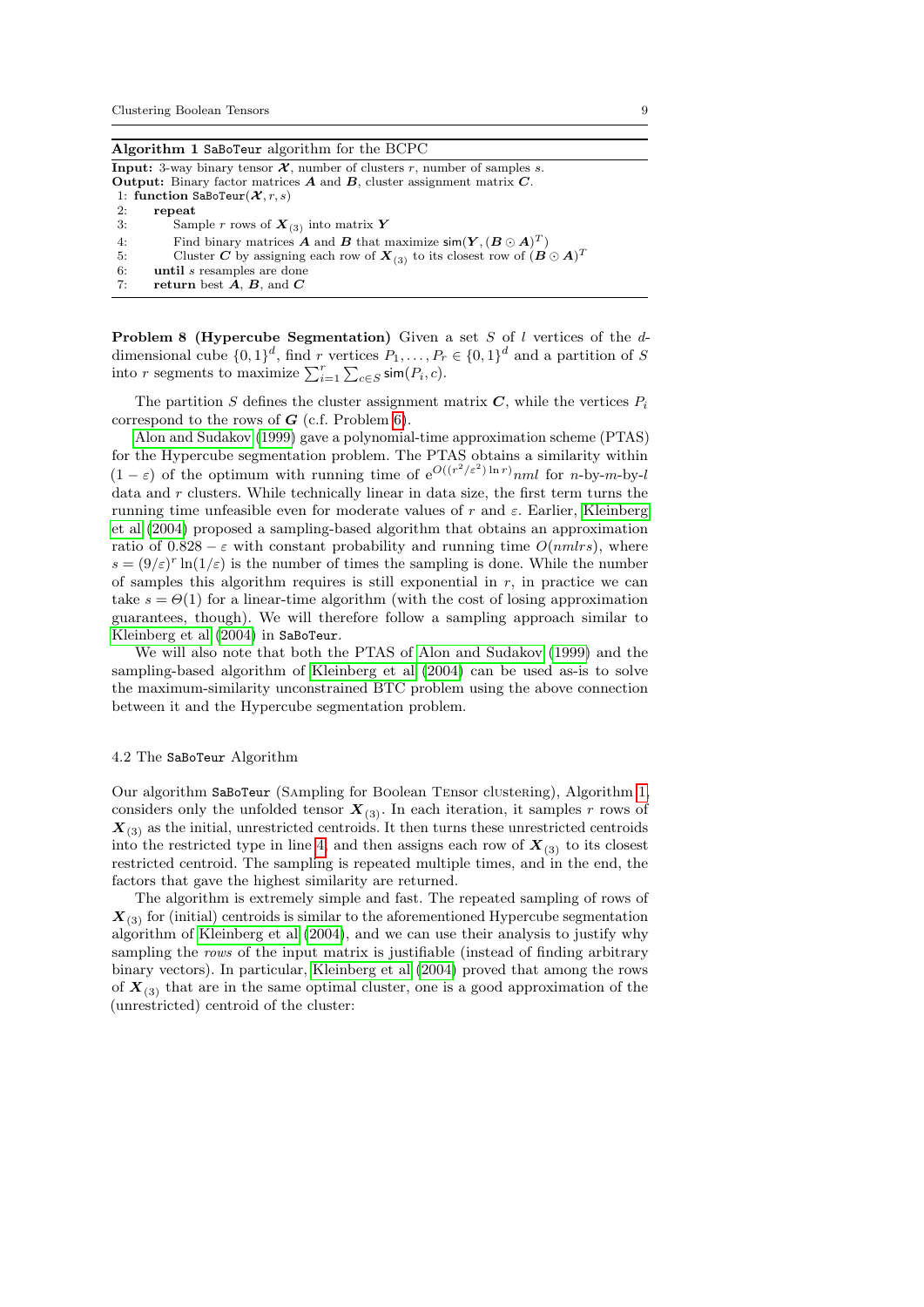Lemma 1 [\(Kleinberg et al 2004,](#page-27-8) Lemma 3.1) Let  $X$  be an n-by-m binary matrix and let

$$
\boldsymbol{y}^* = \argmax_{\boldsymbol{y} \in \{0,1\}^m} \sum_{i=1}^n \mathsf{sim}(\boldsymbol{x}_i, \boldsymbol{y}) .
$$

Then there exists a row  $x_j$  of X such that

$$
\sum_{i=1}^{n} \sin(x_i, x_j) \ge (2\sqrt{2} - 2) \sum_{i=1}^{n} \sin(x_i, y^*)
$$
 (9)

That is, if we sample one row from each cluster, we have a high probability of inducing a close-optimal clustering, and with enough re-samples, we have a high probability to have at least one such sample. The crux of BCPChowever is the restriction of the centroids, and we will now turn our attention to the problem of enforcing this restriction in SaBoTeur.

#### <span id="page-9-0"></span>4.3 Binary Rank-1 Matrix Decompositions

The next part of the SaBoTeur algorithm is to turn the unrestricted centroids into the restricted form (line [4\)](#page-8-1). We start by showing that this problem is equivalent to finding the maximum-similarity binary rank-1 decomposition of a binary matrix:

**Problem 9 (Binary rank-1 decomposition)** Given an *n*-by-*m* binary matrix  $X$ , find an *n*-dimensional binary vector  $\boldsymbol{a}$  and an *m*-dimensional binary vector  $\boldsymbol{b}$  that maximize  $\mathsf{sim}(X, a \boxtimes b)$ .

**Lemma 2** Given an r-by-nm binary matrix  $X$ , finding n-by-r and m-by-r binary matrices **A**, **B** that maximize  $\textsf{sim}(\textbf{X}, (\textbf{B} \odot \textbf{A})^T)$  is equivalent to finding the most similar binary rank-1 approximation of each row  $x$  of  $X$ , where the rows are re-shaped as n-by-m binary matrices.

*Proof* If  $x_i$  is the *i*th row of X and  $z_i$  is the corresponding row of  $(B \odot A)^T$ , then  $\textsf{sim}(\bm{X}, (\bm{B} \odot \bm{A})^T) = \sum_{i=1}^k \textsf{sim}(\bm{x}_i, \bm{z}_i)$ , and hence we can solve the problem row-by-row. Let  $\mathbf{x} = (x_{1,1}, x_{2,1}, \ldots, x_{n,1}, x_{1,2}, \ldots, x_{n,m})$  be a row of X. Re-write  $\mathbf{x}$ as an *n*-by-*m* matrix  $Y$ ,

$$
\boldsymbol{Y} = \begin{pmatrix} x_{1,1} & x_{1,2} & \cdots & x_{1,m} \\ x_{2,1} & x_{2,2} & \cdots & x_{2,m} \\ \vdots & \vdots & \ddots & \vdots \\ x_{n,1} & x_{n,2} & \cdots & x_{n,m} \end{pmatrix}
$$

.

Consider the row of  $(B \odot A)^T$  that corresponds to x, and notice that it can be written as  $(\boldsymbol{b} \otimes \boldsymbol{a})^T$ , where  $\boldsymbol{a}$  and  $\boldsymbol{b}$  are the columns of  $\boldsymbol{A}$  and  $\boldsymbol{B}$  that correspond to x. As  $(\bm{b} \otimes \bm{a})^T = (b_1 \bm{a}^T, b_2 \bm{a}^T, \cdots, b_m \bm{a}^T)$ , re-writing it similarly as x we obtain

$$
\begin{pmatrix} a_1b_1 & a_1b_2 & \cdots & a_1b_m \\ a_2b_1 & a_2b_2 & \cdots & a_2b_m \\ \vdots & \vdots & \ddots & \vdots \\ a_nb_1 & a_nb_2 & \cdots & a_nb_m \end{pmatrix} = \boldsymbol{ab}^T = \boldsymbol{a} \boxtimes \boldsymbol{b}.
$$

Therefore,  $\mathsf{sim}(\boldsymbol{x},(\boldsymbol{b} \otimes \boldsymbol{a})^T) = \mathsf{sim}(\boldsymbol{Y}, \boldsymbol{a} \boxtimes$  $\bullet$ ).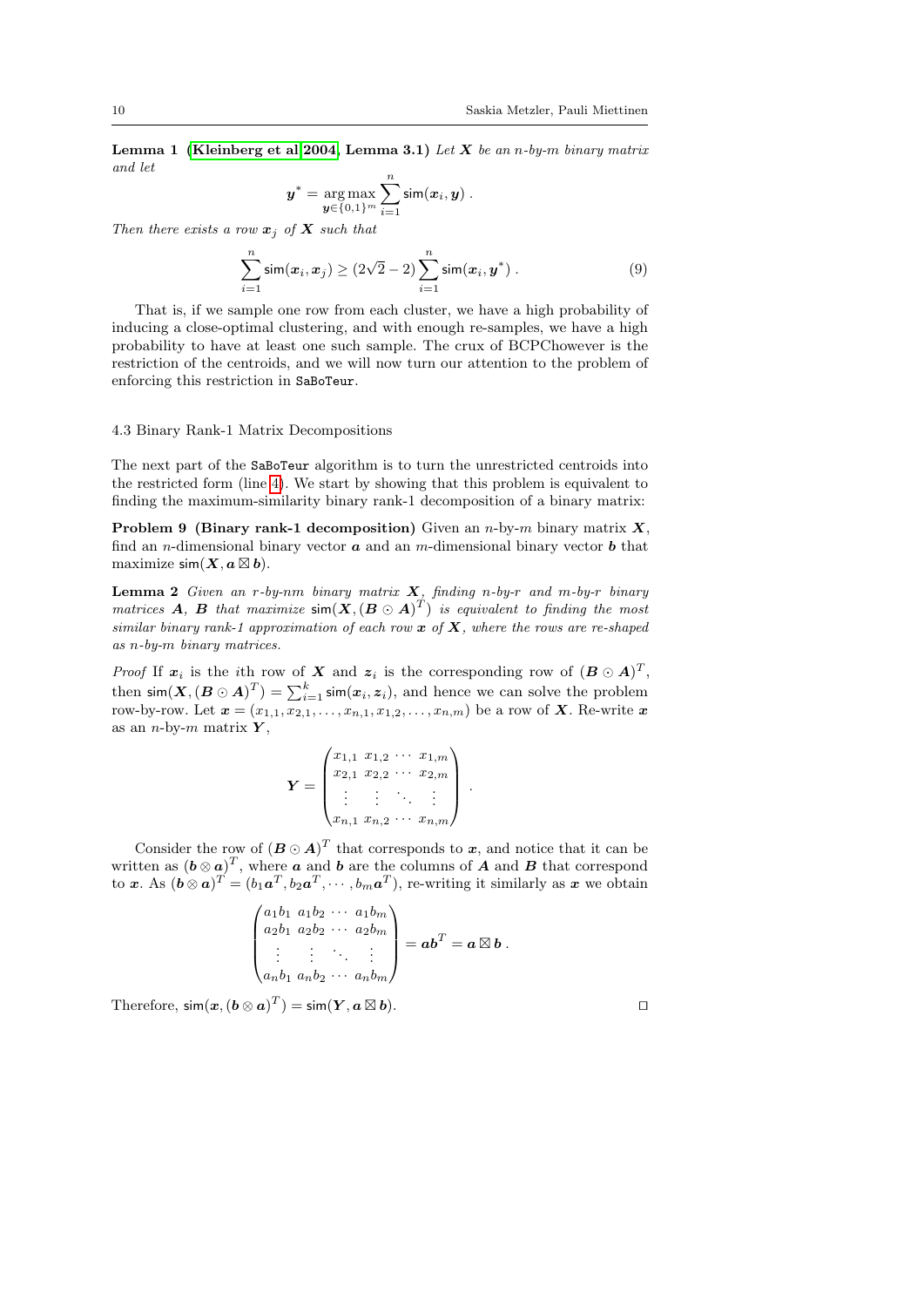<span id="page-10-0"></span>

| Algorithm 2 Randomized PTAS for maximum-similarity binary rank-1 decompo-                                                             |
|---------------------------------------------------------------------------------------------------------------------------------------|
| sitions                                                                                                                               |
| <b>Input:</b> An <i>n</i> -by- <i>m</i> binary matrix $X$ .                                                                           |
| <b>Output:</b> Binary vectors $\boldsymbol{a}$ and $\boldsymbol{b}$ .                                                                 |
| 1: function $PTAS_{\epsilon}(X)$                                                                                                      |
| Sample $l = \Theta(\varepsilon^{-2})$ rows of <b>X</b> u.a.r. with replacements<br>2:                                                 |
| 3:<br>for all partitions of the sample into two sets do                                                                               |
| Let $X'$ contain the rows in the sample<br>4:                                                                                         |
| 5:<br>for both sets in the partition do                                                                                               |
| Let $\boldsymbol{a}$ be the incidence vector of the set<br>6:                                                                         |
| Find $\mathbf{b}^T$ maximizing $\operatorname{\mathsf{sim}}(\mathbf{X}', \mathbf{a}\mathbf{b}^T)$<br>7:                               |
| Extend $\boldsymbol{a}$ to the rows not in the sample maximizing $\textsf{sim}(\boldsymbol{X}, \boldsymbol{a}\boldsymbol{b}^T)$<br>8: |
| 9:<br><b>return</b> best vectors $\boldsymbol{a}$ and $\boldsymbol{b}$                                                                |
|                                                                                                                                       |

Algorithm 3 Approximation of maximum-similarity binary rank-1 decompositions

<span id="page-10-1"></span>**Input:** An *n*-by-*m* binary matrix  $\boldsymbol{X}$ . **Output:** Binary vectors  $a$  and  $b$ . 1: function  $A(X)$ 

2: for all rows  $x_i$  of X do 3: Let  $b = x_i$ . Let  $\mathbf{b} = \mathbf{x}_i$ 

4: Find **a** maximizing  $\textsf{sim}(X, ab^T)$ 

5: **return** best vectors  $\boldsymbol{a}$  and  $\boldsymbol{b}$ 

We start by showing that the maximum-similarity binary rank-1 decomposition admits a PTAS. To that end, we present a family of randomized algorithms that on expectation attain a similarity within  $(1 - \varepsilon)$  of the optimum. The family is similar to that of [Alon and Sudakov'](#page-26-2)s [\(1999\)](#page-26-2) and can be analysed and de-randomized following the techniques presented by them. The family of algorithms (one for each  $\varepsilon$ ) is presented as Algorithm [2.](#page-10-0)

Lines [7](#page-10-0) and [8](#page-10-0) require us to solve one of the factor vectors when the other is given. To build  $\boldsymbol{b}$  (line [7\)](#page-10-0), we simply take the column-wise majority element of those rows where  $\boldsymbol{a}$  is 1, and we extend  $\boldsymbol{a}$  similarly in line [8.](#page-10-0)

The analysis of Algorithm [2](#page-10-0) follows closely the proofs by [Alon and Sudakov](#page-26-2) [\(1999\)](#page-26-2) and is omitted.

The running time of the PTAS algorithm becomes prohibitive even with moderate values of  $\varepsilon$ , and therefore we will not use it in SaBoTeur. Instead, we present a simple, deterministic algorithm that approximates the maximum similarity within 0.828, Algorithm [3.](#page-10-1) It is similar to the algorithm for Hypercube segmentation based on random sampling presented by [Kleinberg et al](#page-27-8) [\(2004\)](#page-27-8). The algorithm considers every row of  $X$  as a potential vector  $b$  and finds the best  $a$  given  $b$ . Using Lemma [1](#page-8-2) it is straight forward to show that the algorithm achieves the claimed approximation ratio:

Lemma 3 Algorithm [3](#page-10-1) approximates the optimum similarity within 0.828 in time  $O(nm \min\{n, m\}).$ 

*Proof* To prove the approximation ratio, let  $a^*(b^*)^T$  be the optimum decomposition. Consider the rows in which  $a^*$  has 1. Per Lemma [1,](#page-8-2) selecting one of these rows, Consider the rows in which  $\hat{a}$  has 1. Fer Lemma 1, selecting one of these rows<br>call it b, gives us  $\sin(X, a^*b^T) \ge (2\sqrt{2} - 2)\sin(X, a^*b^T)$  (notice that  $a^*b^T$  agrees with the optimal solution in rows where  $a^*$  is zero). Selecting a that maximizes the similarity given  **can only improve the result, and the claim follows as we try** every row of  $X$ .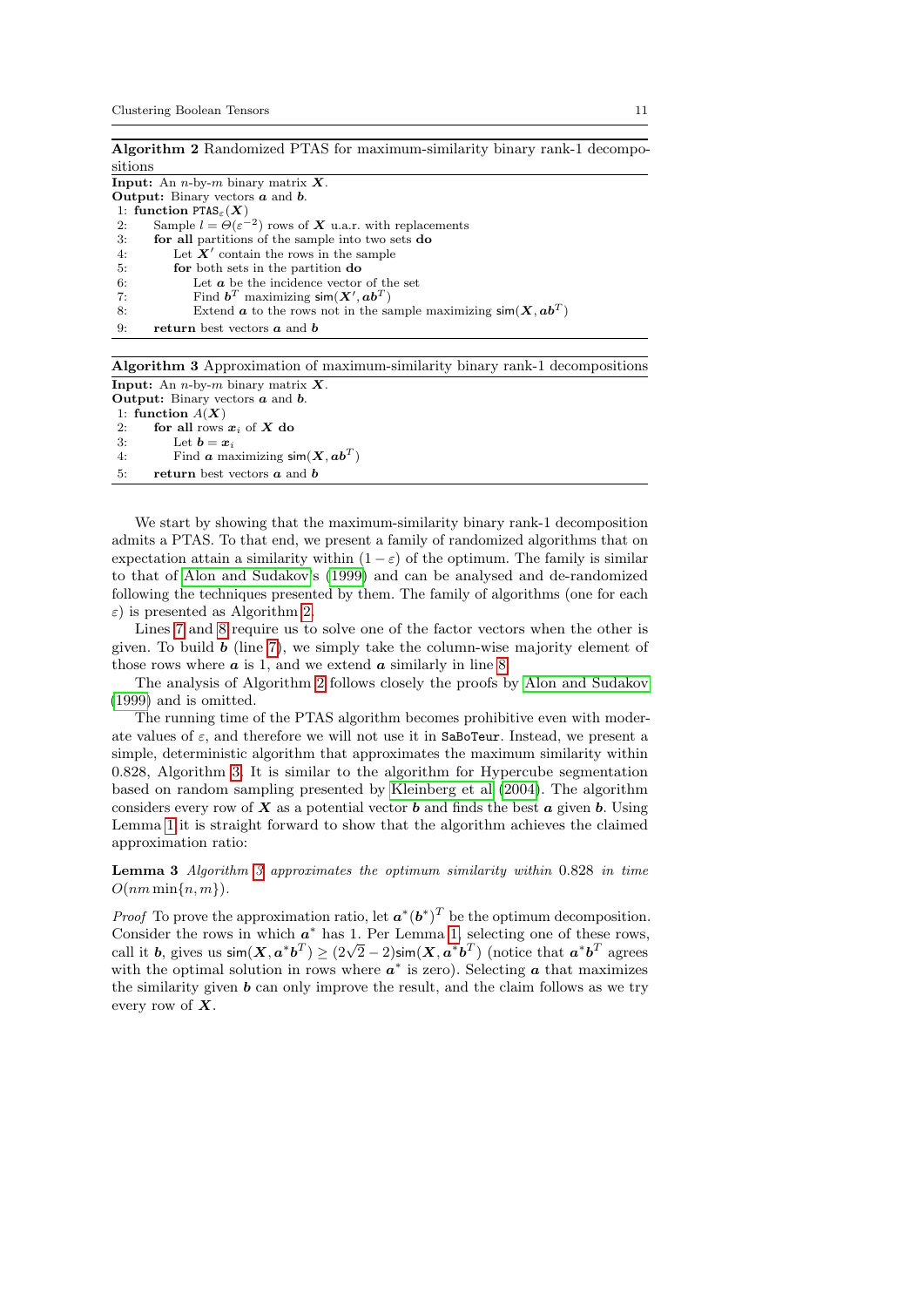<span id="page-11-2"></span>Algorithm  $4$  SaBoTeur+itUp algorithm solves BCPC with k-means-like updates **Input:** 3-way binary tensor  $\mathcal{X}$ , number of clusters r, number of samples s. **Output:** Binary factor matrices  $A$  and  $B$ , cluster assignment matrix  $C$ . 1: function SaBoTeur+itUp( $\mathcal{X}, r, s$ ) 2: repeat 3: Sample *r* rows of  $X_{(3)}$  into matrix  $Y$ <br>4: **repeat** 4: **repeat**<br>5: Fino 5: Find binary matrices **A** and **B** that maximize  $\mathsf{sim}(\boldsymbol{Y}, (\boldsymbol{B} \odot \boldsymbol{A})^T)$ 6: Cluster C by assigning each row of  $\mathbf{X}_{(3)}$  to its closest row of  $(\mathbf{B} \odot \mathbf{A})^T$ 7: Recompute centroids  $\hat{Y}$  by majority vote from cluster members 8: **until** Similarity of  $[[A, B, C]]_B$  to  $\mathcal{X}$  no longer improves until Similarity of  $[[A, B, C]]_B$  to  $\mathcal X$  no longer improves 9: until s resamples are done 10: return best  $A, B$ , and  $C$ 

If  $n < m$ , the time complexity follows as for every candidate **b** we have to make one sweep over the matrix. If  $m < n$ , we can operate on the transpose.

#### <span id="page-11-0"></span>4.4 Iterative Updates

The SaBoTeur algorithm bears resemblance to the initialization phase of  $k$ -means style clustering algorithms. We propose a variation of SaBoTeur, SaBoTeur+itUp (Algorithm [4\)](#page-11-2), where k-means style iterative updates are performed on the result of SaBoTeur until it does not improve further. In each iteration of the iterative updates phase, the new centroids are first determined by placing 1s in those positions where the majority of cluster members have a 1. Next, these new centroids are constrained to rank-1, and finally, the cluster assignment is recomputed.

This procedure clearly slows down the algorithm. Also, due to the constraint on the centroids the iterative updates might actually impair the result, unlike in the normal k-means algorithm that converges to a local optimum. However, as we shall see in Section [5,](#page-12-0) the results in practice improve slightly.

#### <span id="page-11-1"></span>4.5 Implementation Details

We implemented the SaBoTeur algorithm in  $C<sup>1</sup>$  $C<sup>1</sup>$  $C<sup>1</sup>$ . In the implementation, the tensor  $\mathcal X$  is represented as a bitmap. This allows for using fast vectorized instructions such as xor and popcnt. In addition this representation takes exactly one bit per entry (excluding necessary padding), being very memory efficient even compared to sparse tensor representations.

The second ingredient to the fast algorithm we present is parallelization. As every row of  $X_{(3)}$  is handled independently, the algorithm is embarrassingly parallel. We use the OpenMP [\(Dagum and Menon 1998\)](#page-26-3) and parallelize along the sampled cluster centroids. This means that the rank-1 decompositions of each centroid as well as the computation of the similarity in each of the columns of the Khatri–Rao product (line [4](#page-8-1) of Algorithm [1\)](#page-8-1) are computed in parallel.

<sup>&</sup>lt;sup>1</sup>The code is available from <http://www.mpi-inf.mpg.de/~pmiettin/btc/>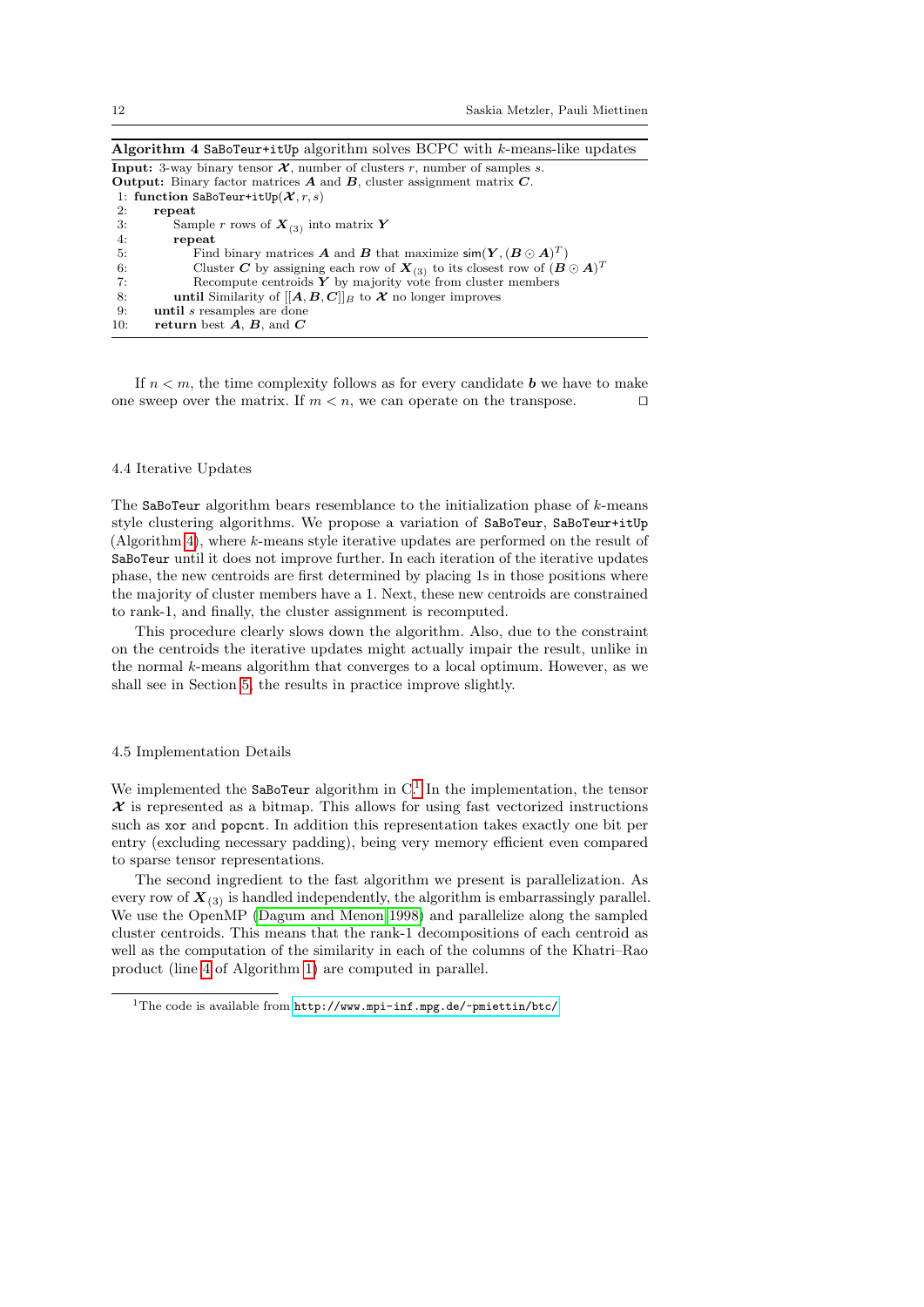<span id="page-12-1"></span>4.6 Selecting the Number of Clusters

A common problem in data analysis is that many methods require the selection of the model order a priori; for example, most low-rank matrix factorization methods require the user to provide the target rank before the algorithm starts. Many clustering methods – ours included – assume the number of clusters as a parameter, although there are other methods that do not have this requirement.

When the user does not know what would be a proper number of clusters for the data, we propose the use of the minimum description length principle (MDL, [Rissanen 1978\)](#page-27-9) for automatically inferring it. In particular, we adopt the recent work of [Miettinen and Vreeken](#page-27-10) [\(2014\)](#page-27-10) on using MDL for Boolean matrix factorization (BMF) to our setting (we refer the reader to [Miettinen and Vreeken](#page-27-10) [\(2014\)](#page-27-10) for more information).

The intuition behind the MDL principle is that the best model for the data (best number of clusters, in our case) is the one that lets us compress the data most. We use the two-part (i.e. crude) MDL where the description length contains two parts: the description length of the model  $M$ ,  $L(M)$ , and that of the data D given the model M,  $L(D | M)$ . The overall description length is simply  $L(M) + L(D | M)$ . The optimal model (in MDL's sense) is the one where  $L(M) + L(D | M)$  is minimized.

In BCPC, the model consists of the two factor matrices  $\boldsymbol{A}$  and  $\boldsymbol{B}$  and the cluster assignment matrix C. Given these, we can reconstruct the original tensor  $\mathcal X$ if we know the locations where  $[[A, B, C]]_B$  differs from  $\mathcal{X}$ . Therefore,  $L(M)$  is the total length of encoding  $A, B$ , and  $C$ , while  $L(D | M)$  is the length of encoding the locations of the differences, i.e. tensor  $\mathcal{X} \oplus [[A, B, C]]_B$ , where  $\oplus$  is the element-wise exclusive-or.

Encoding  $A$  and  $B$  is similar to BMF, so we can use the DtM encoding of [Miettinen and Vreeken](#page-27-10) [\(2014\)](#page-27-10) for encoding them (and the related dimensions of the data). To encode the matrix  $C$ , we only need to store to which cluster each frontal slice is associated to, taking  $l \cdot \log_2(r)$  bits. This finalises the computation of  $L(M)$ .

To compute  $L(D \mid M)$ , we note that we can re-write  $\mathcal{X} \oplus [[A, B, C]]_B =$  $\mathbf{X}_{(3)} \oplus \mathbf{C} \circ (\mathbf{B} \circ \mathbf{A})^T$ . The computation of  $L(D \mid M)$  now becomes equivalent of computing it for Boolean matrix factorization with factor matrices C and  $\mathbf{D} = (\mathbf{B} \circ \mathbf{A})^T$ . Hence, we can follow the Typed XOR DtM approach of [Miettinen](#page-27-10) [and Vreeken](#page-27-10) [\(2014\)](#page-27-10) directly.

To sum up, in order to use MDL to select the number of clusters, we have to run SaBoTeur with different numbers of clusters, compute the description length for each result, and take the one that yields the smallest description length.

#### <span id="page-12-0"></span>5 Experimental Evaluation

Our experimental evaluation of SaBoTeur focuses on two central aspects: First, we test whether SaBoTeur can compete with other solvers for the Boolean and continuous CP decomposition in terms of reconstruction error and speed. Second, we examine the clusterings obtained by SaBoTeur in comparison to a standard  $k$ -means-type approach. In particular, we assess the ability of SaBoTeur to classify unseen data after learning the centroids.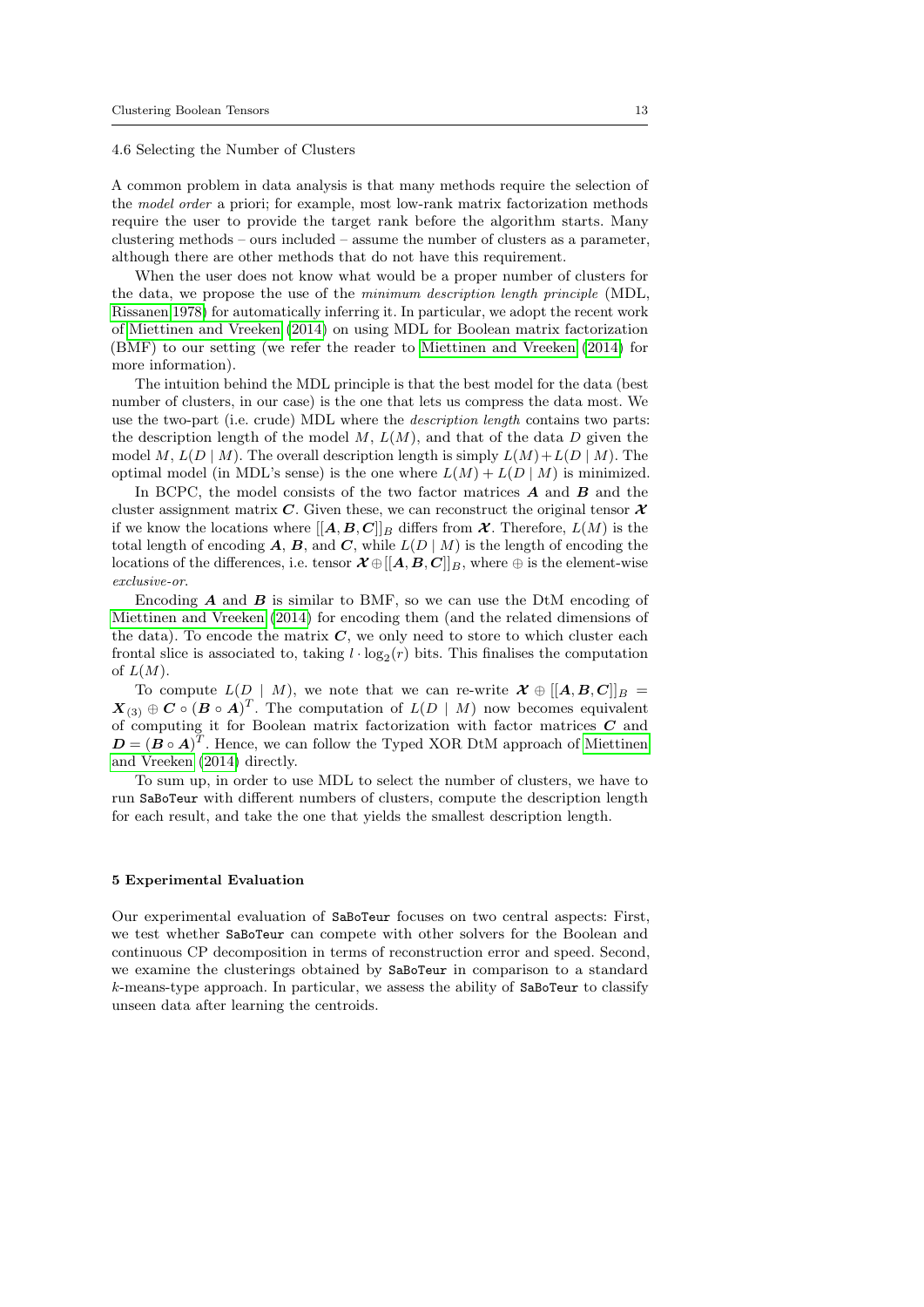### 5.1 Other Methods and Evaluation Criteria

To the best of our knowledge, this paper presents the first algorithms for Boolean tensor clustering and hence we cannot compare directly to other methods. To assess the reconstruction error, we decided to compare SaBoTeur to continuous and Boolean tensor CP decompositions. We did not use other tensor clustering methods as they aim at optimizing significantly different targets (see Section [6](#page-24-0) for more elaborate discussion). To evaluate the clustering quality, we compare SaBoTeur to a standard k-means-type approach explained subsequently in Section [5.2.5.](#page-16-0)

We used the BCP ALS [\(Miettinen 2011\)](#page-27-0) and Walk'n'Merge (Erdős and Miettinen [2013b\)](#page-27-1) algorithms for computing Boolean CP decompositions. BCP ALS is based on iteratively updating the factor matrices one at a time (similarly to the classical alternating least squares optimizations), while Walk'n'Merge is a recent algorithm for scalable Boolean tensor factorization in sparse binary tensors. We did not use Walk'n'Merge on synthetic data as BCP ALS is expected to perform better on smaller and denser tensors (Erdős and Miettinen 2013b), but we used it on some larger real-world tensors; BCP ALS, on the other hand, does not scale well to larger tensors and hence we had to omit it from most real-world experiments.

Of the continuous methods we used ParCube (Papalexakis et al  $2012$  $2012$ )<sup>2</sup> and CP APR [\(Chi and Kolda 2012\)](#page-26-4) (implementation from the Matlab Tensor Toolbox  $v2.5<sup>3</sup>$  $v2.5<sup>3</sup>$  $v2.5<sup>3</sup>$ ). CP\_APR is an alternating Poisson regression algorithm that is specifically developed for sparse (counting) data (which can be expected to follow the Poisson distribution), with the goal of returning sparse factors.

The other method, ParCube, uses sampling to find smaller sub-tensors. It then solves the CP decomposition in this sub-tensor, and merges the solutions back into one. We used a non-negative variant of ParCube that expects non-negative data, and returns non-negative factor matrices.

For synthetic data, we report the relative similarity, that is, the fraction of the elements where the data and the clustering agree. For real-world data, we report the error measured using squared Frobenius norm (i.e. the number of disagreements between the data and the clustering when both are binary). Comparing binary methods against continuous ones causes issues, however. Using the squared Frobenius can help the real-valued methods, as it scales all errors less than 1 down, but at the same time, small errors cumulate unlike with fully binary data. To alleviate this problem, we also rounded the reconstructed tensors from CP APR and ParCube to binary tensors. We tried different rounding thresholds between 0 and 1 and selected the one that gave the lowest (Boolean) reconstruction error. The rounded versions are denoted by  $\texttt{CP} \_\texttt{APR}_{0/1}$  and  $\texttt{ParCube}_{0/1}$ .

It is worth emphasizing that all of the methods we are comparing against are solving a relaxed version of the BCPC problem. Compared to BCPC, the Boolean CP factorization is not restricted to clustering the third mode while the normal CP factorization lifts even the requirement for binary factor matrices. Hence, a valid solution to BCPC is always also a valid solution to (Boolean and normal) CP factorization (notice, however, that the solutions for Boolean and normal CP factorization are not interchangeable). The methods we compare against should therefore always perform better than (or at least as good as) SaBoTeur.

<sup>2</sup><http://www.cs.cmu.edu/~epapalex/>

 $3$ <http://www.sandia.gov/~tgkolda/TensorToolbox/>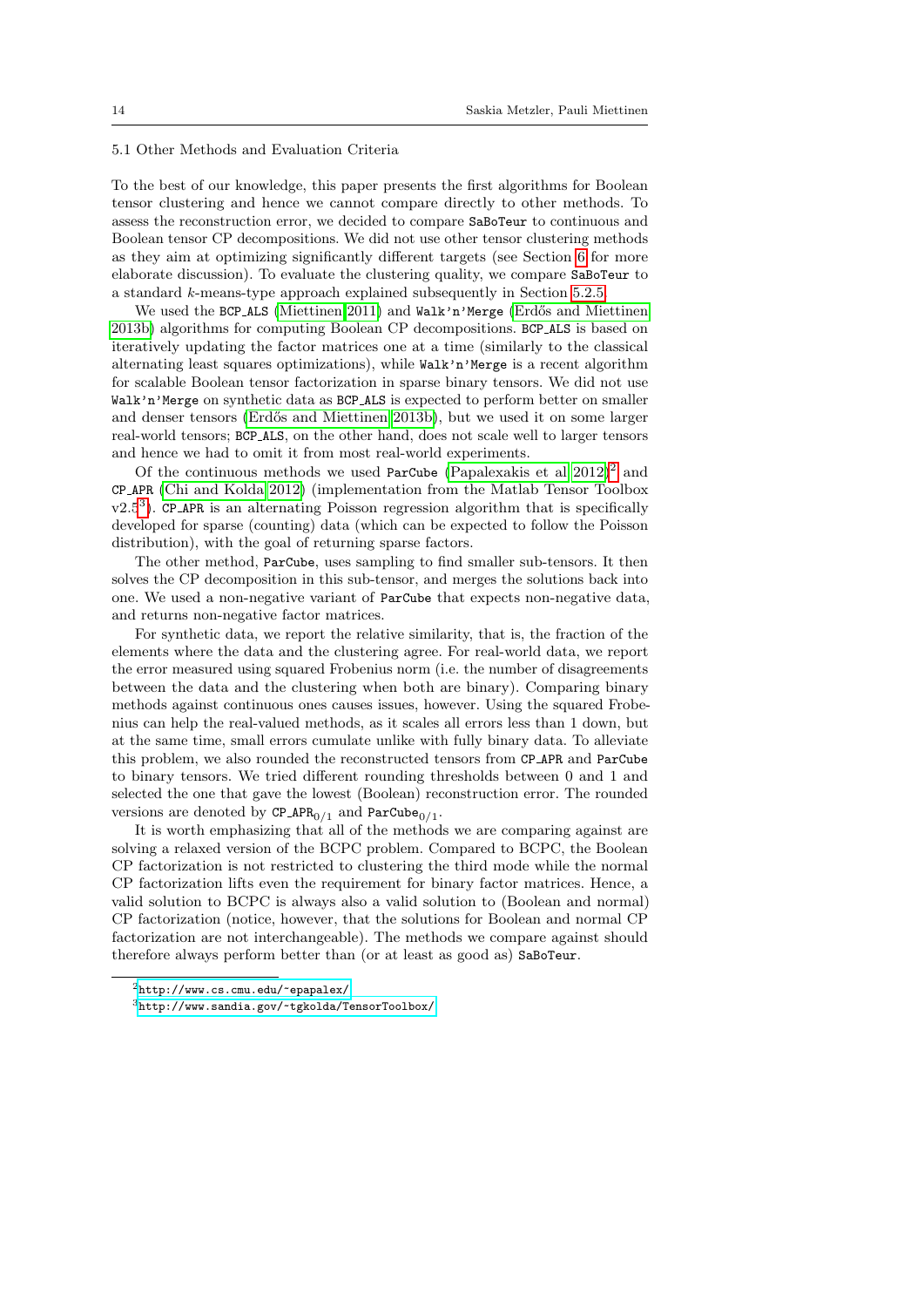#### 5.2 Synthetic Experiments

To test the SaBoTeur algorithm in a controlled environment, we created synthetic data sets that measured the algorithm's response to (1) different numbers of clusters, (2) different density of data, (3) different levels of additive noise, and (4) different levels of destructive noise. All tensors were of size 700-by-500-by-50. All data sets were created by first creating random binary factor matrices  $A$ , and  $B$ , and a random cluster assignment matrix  $C$ . The outer product of factor matrices then serves as the ground-truth tensor  $\mathcal{X} = [[A, B, C]]_B$ . The default number of clusters was  $r = 7$  and the default density of the tensor was  $d = 0.05$ . To obtain the desired was  $r = l$  and the defiault density of the tensor was  $d = 0.05$ . To obtain the desired density for the tensor  $\chi$ , we uniformly at random set a fraction of  $\sqrt{d}$  elements of A and of B to 1. The outer product of these matrices and the random cluster assignment matrix  $C$  then gives a tensor with the desired density.

Additive and destructive noise were applied to the tensor  $\mathcal{X}$ . Additive noise turns zeros into ones while destructive noise turns ones into zeros. The default noise level<sup>[4](#page-0-0)</sup> for both types was 10%, yielding to a noised input tensor  $\widetilde{\mathcal{X}}$ .

We varied each of the four features one at a time keeping the others in their default values, and created 5 random copies on each parameter combination. The results we report are mean values over these five random copies. In all experiments, the number of clusters (or factors) was set to the true number of clusters used to create the data. The number of re-samples in SaBoTeur was set to  $r = 20$  in all experiments.

For these experiments, we compared the obtained reconstructions  $[[\tilde{A}, \tilde{B}, \tilde{C}]]_B$ to both the original tensor  $\mathcal X$  and the noised tensor  $\mathcal X$  using the relative similarity  $1 - |\mathcal{X} - [[\tilde{\mathbf{A}}, \tilde{\mathbf{B}}, \tilde{\mathbf{C}}]]_B|/nml$  and  $1 - |\tilde{\mathbf{X}} - [[\tilde{\mathbf{A}}, \tilde{\mathbf{B}}, \tilde{\mathbf{C}}]]_B|/nml$ , respectively.

## <span id="page-14-0"></span>5.2.1 Varying the Noise

In the first experiment, we studied the effects different noise levels have to the reconstruction accuracy. First, we varied the level of additive noise from 5% to 50% (in steps of  $5\%$ ). The results are in Figure [1\(a\),](#page-15-0) where we can see that SaBoTeur (with and without iterative updates) and  $CP_APR_{0/1}$  all achieve very high similarity with a gentle downwards slope as the level of additive noise increases. BCP ALS is slightly worse, but consistent, while the performance of  $ParCube_{0/1}$  suffers significantly from increased noise levels. In order to test if the good performance of SaBoTeur means it is just modeling the noise, we also compared the similarity of the reconstruction to the original, noise-free tensor  $\mathcal X$  (Figure [1\(b\)\)](#page-15-1). This did not change the results in meaningful ways, except that BCP ALS improved somewhat.

When moving from additive to destructive noise (Figure [1\(d\)\)](#page-15-2), SaBoTeur, SaBoTeur+itUp, and CP\_APR<sub>0/1</sub> still stay as the best three methods, but as the destructive noise level increases, BCP ALS approaches the three. That behaviour, however, is mostly driven by 'modeling the noise', as can be seen in Figure [1\(e\),](#page-15-3) which shows the similarity to the noise-free data. There, with highest levels of destructive noise, SaBoTeur's performance suffers more than  $\texttt{CP} \_\texttt{APR}_0 / _1$ 's.

<sup>&</sup>lt;sup>4</sup>The noise levels are reported w.r.t. number of non-zeros.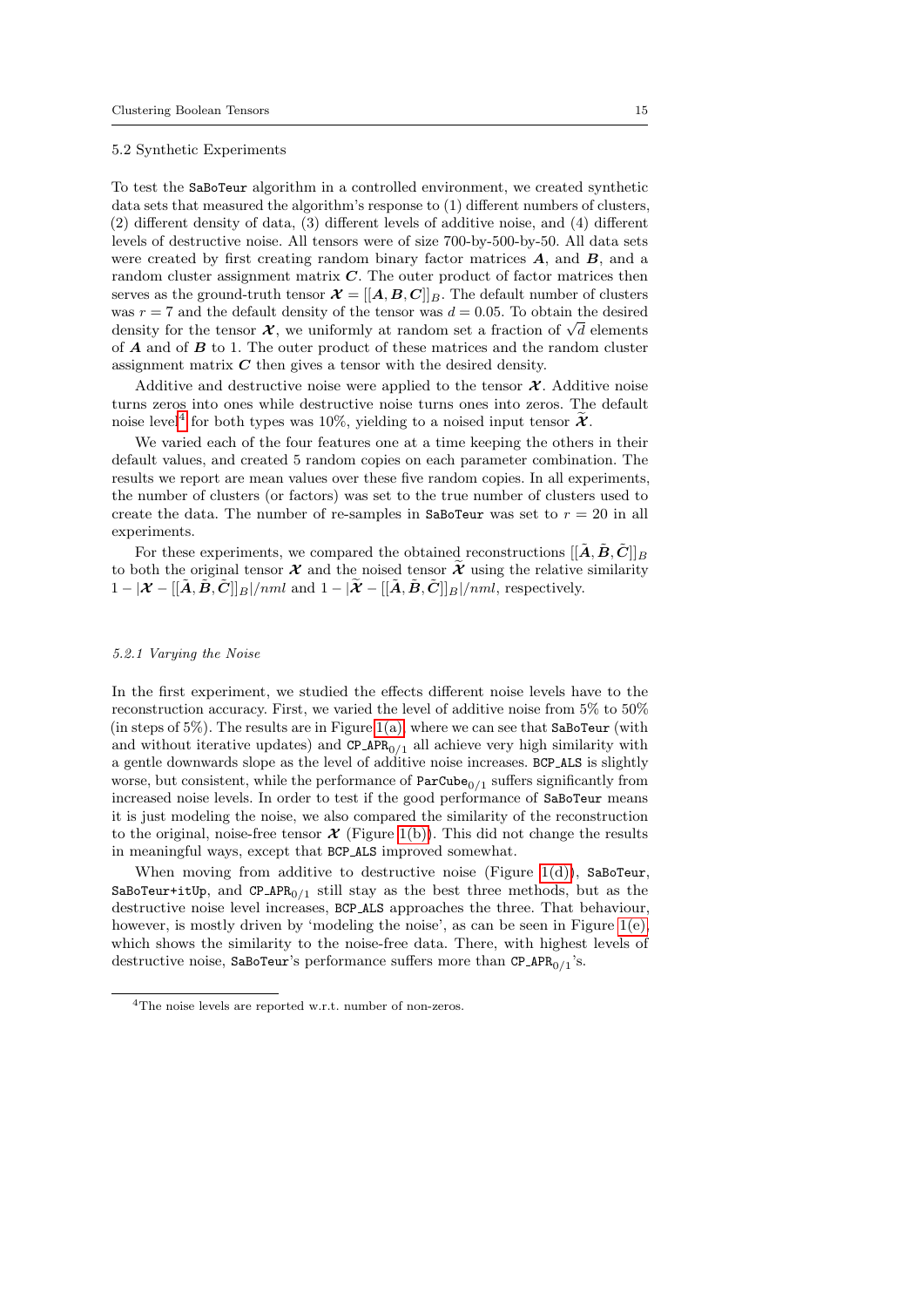<span id="page-15-4"></span><span id="page-15-1"></span><span id="page-15-0"></span>

<span id="page-15-5"></span><span id="page-15-3"></span><span id="page-15-2"></span>Fig. 1 Results from synthetic experiments when varying different data characteristics. All y-axes show the relative similarity. All markers are mean values over 5 iterations and the width of the error bars is twice the standard deviation.

### 5.2.2 Varying the Number of Clusters

The number of clusters varied from 3 to 15 with steps of 2. The results are shown in Figure [1\(c\).](#page-15-4) None of the tested methods show any significant effect to the number of clusters, and the best three methods are still SaBoTeur, SaBoTeur+itUp, and  $\text{CP}$ <sub>-APR<sub>0/1</sub>.</sub>

#### <span id="page-15-6"></span>5.2.3 Varying the Density

The density of the tensor varied from 5% to 30% with steps of 5%. The results can be seen in Figure [1\(f\).](#page-15-5) All methods perform worse with denser data, with  $CP\_APR_{0/1}$ , SaBoTeur+itUp, and SaBoTeur being the best three methods in that order. BCP ALS and ParCube's results quickly went below 75% similarity,  $ParCube_{0/1}$  going as low as 55% with 30% density (we omit the worst results from the plots for clarity). Note that an increased density implies higher amounts of noise as the level of noise is defined with respect to the number of ones.

### <span id="page-15-7"></span>5.2.4 Scalability

We run the scalability tests on a dedicated machine with two Intel Xeon X5650 6-Core CPUs at 2.66GHz and 64GB of main memory. All reported times are wall-clock times. For these experiments, we created a new set of tensors with a default size of 800-by-800-by-500, a density of 5%, 10% of additive and destructive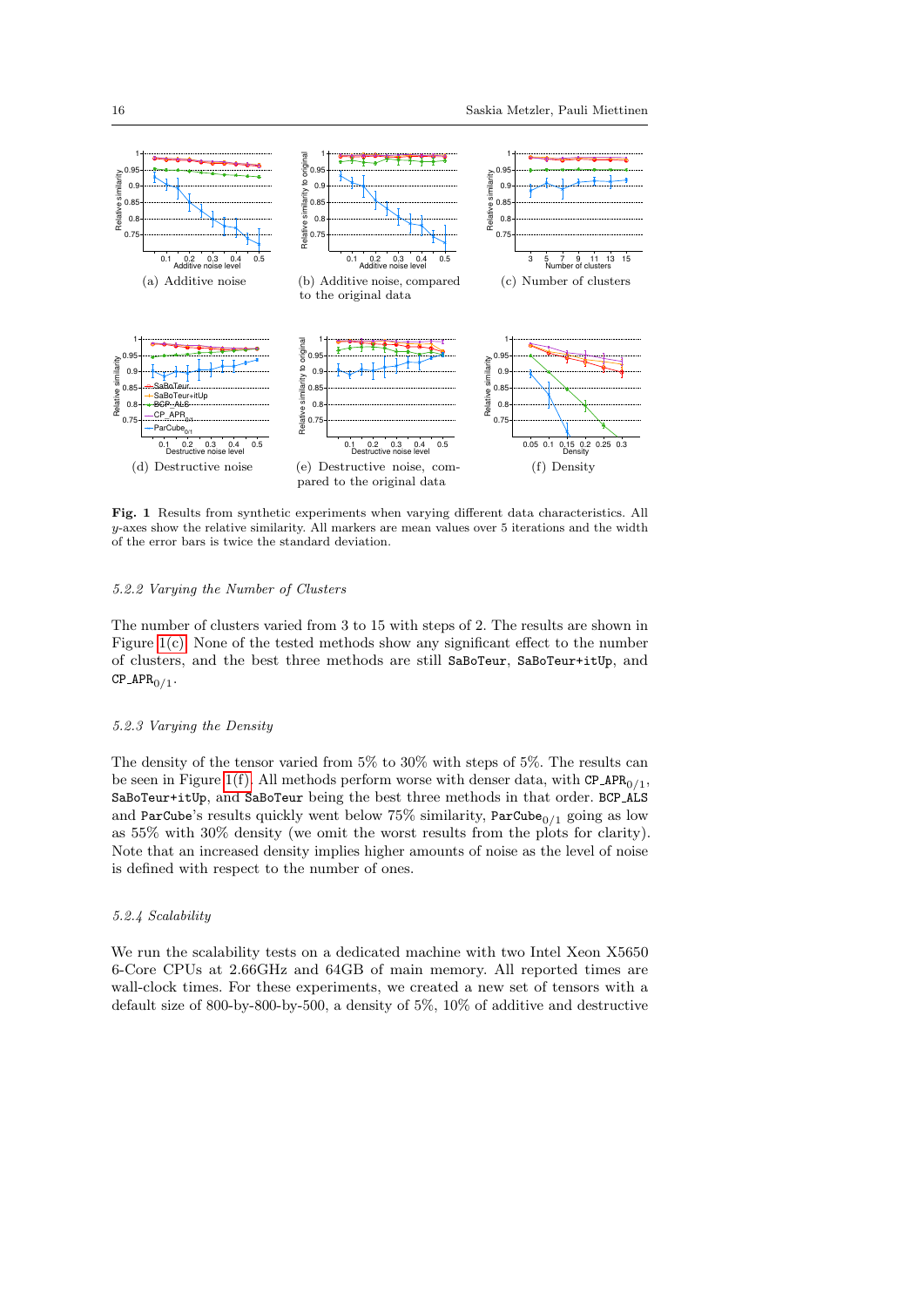<span id="page-16-1"></span>

<span id="page-16-3"></span><span id="page-16-2"></span>Fig. 2 Results from scalability tests. All times are wall-clock times. The speedup factor in (c) is provided with respect to the time a run with a single thread took. Markers are mean values over 5 iterations and the width of the error bars is twice the standard deviation.

noise, and 20 clusters by default. During the experiments, we varied the size, the number of clusters, and the number of threads used for the computation.

We also tried ParCube, CP\_APR, and BCP\_ALS with these data sets, but only ParCube was able to handle that big data sets without running out of memory. However, already with 200-by-200-by-500 data, the smallest we tried, it took 155.4 seconds. With 10 clusters, the least number we used, ParCube finished only after 1319.4 seconds. Therefore, we omitted these results from the figures.

As can be seen in Figure  $2(a)$ , the SaBoTeur algorithm scales very well with the number of clusters. This is mostly due to efficient parallelization of the computing of the clusters (c.f. below). SaBoTeur+itUp, however, slows down with higher number of clusters. This is to be expected, given that more clusters require more update computations.

For the second experiment, we varied the dimensionality of the first and second mode between 200 and 3400 with steps of 400. The results can be seen in Figure [2\(b\).](#page-16-2) As we grew both modes simultaneously, the size of the tensor grows as a square (and, as the density was kept constant, so does the number of non-zeros). Given this, the running time of SaBoTeur grows as expected, or even slower, while SaBoTeur+itUp is again clearly slower.

In the last scalability experiment (Figure  $2(c)$ ), we tested how well SaBoTeur parallelizes. As the computer used had 12 cores, we set that as the maximum number of threads. Yet, after 9 threads, there were no more obvious benefits. We expect that the memory bus is the limiting factor here.

# <span id="page-16-0"></span>5.2.5 Generalization Tests

In our final test with synthetic data, we tested how well SaBoTeur+itUp's clusterings generalize to yet-unseen data. Our hypothesis is that restricting the centroids to rank-1 matrices helps with the overfitting, and hence we compared SaBoTeur+itUp to an algorithm solving the Unconstrained Boolean tensor clustering (BTC), where the centroids are arbitrary binary matrices (Problem [6\)](#page-5-3). As this problem is equivalent to clustering under binary constraints in the centroids (c.f. Section [3.3\)](#page-5-0), the algorithm we used follows the standard  $k$ -means-type approach: first it samples  $k$  random points as its centroids, and then it alternates between assigning the frontal slices to the closest centroid and re-computing the centroid as the element-wise majority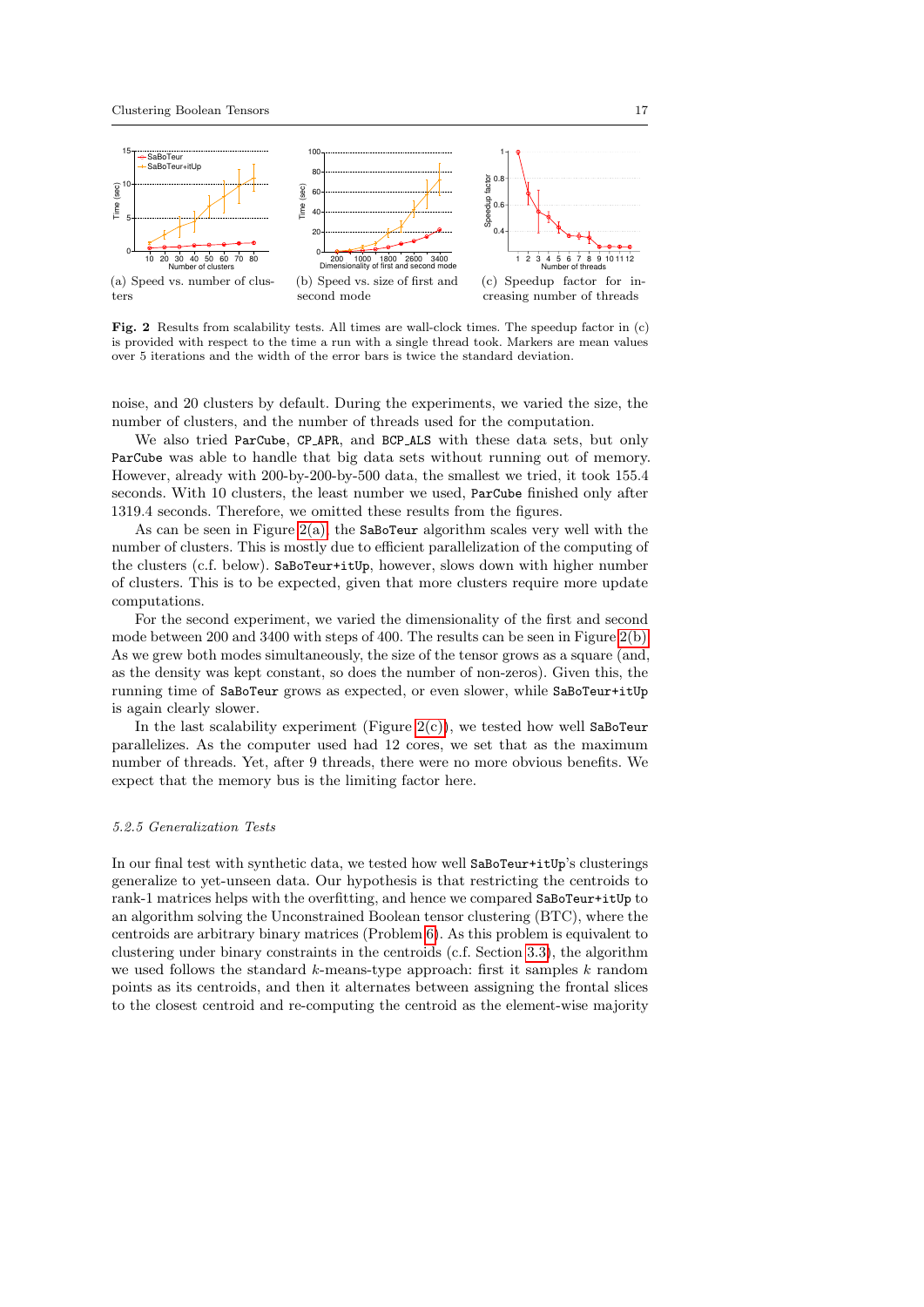<span id="page-17-0"></span>

<span id="page-17-2"></span><span id="page-17-1"></span>Fig. 3 Evaluation of the generalization quality using (a) reconstruction error on test data, and (b) Cohen's  $\kappa$  statistic and (c) mutual information of cluster labels between the obtained and true labels in the test data. Markers are mean values over 50 different data sets and the width of the error bars is twice the standard deviation.

matrix. We call this algorithm Binary  $k$ -Median. Notice that Binary  $k$ -Median will always obtain at least as good reconstruction error on the training data as SaBoTeur+itUp. Notice further that an in-between approach would be to run Binary  $k$ -Median with a subsequent rank-1 decomposition on the centroids. We did not include this variation in the set of experiments but instead compared SaBoTeur to the more extreme counterpart with no additional constraint on the centroids.

We generated tensors of size 700-by-500-by-300 with 7 clusters, 15% of density and different levels of both additive and destructive noise, from 10% till 50%. We randomly selected 25% of the frontal slices as the test data and computed the clusterings on the remaining data. We then connected each frontal slice in the test set to its closest centroid.

The quality of the results was measured in two different ways. First, we used the reconstruction error in the test data (Figure  $3(a)$ ) and computed the overall similarity of expressing the testing data using the centroids. We also used the original (i.e. noise-free) frontal slices to assess whether we 'model the noise'. The results show that with the noise-free test data (dashed lines), SaBoTeur+itUp is better than the Binary k-Median with  $30-40\%$  noise, and the results are reversed with  $10\%$  and  $50\%$  of noise. With noisy test data, the differences are less.

We also measured the similarity of the cluster labels w.r.t. the ground truth. We used two metrics for that, Cohen's  $\kappa$  statistic (Figure [3\(b\)\)](#page-17-1) and normalized mutual information (Figure [3\(c\)\)](#page-17-2). Cohen's  $\kappa$  takes values from [−1, 1], −1 meaning complete disagreement and 1 meaning complete agreement. As Cohen's  $\kappa$  requires the clusters' labels to match, we paired the labels using bipartite maximum matching (we used the Hungarian method [\(Papadimitriou and Steiglitz 1998\)](#page-27-12) to compute the matching). The mutual information was normalized by dividing it with the joint entropy; the resulting statistic takes values from [0, 1], with 1 meaning perfect agreement. To assess the significance of the results we used one-sided Mann–Whitney U tests (i.e. Wilcoxon rank sum tests) for either side with a significance level of 5%.

By significance tests on all results from Cohen's  $\kappa$  and on all results from the normalized mutual information, we find that SaBoTeur+itUp can recover clusterings overall significantly better than Binary  $k$ -Median. Looking at each level of noise separately, the two measures agree that SaBoTeur+itUp is significantly better at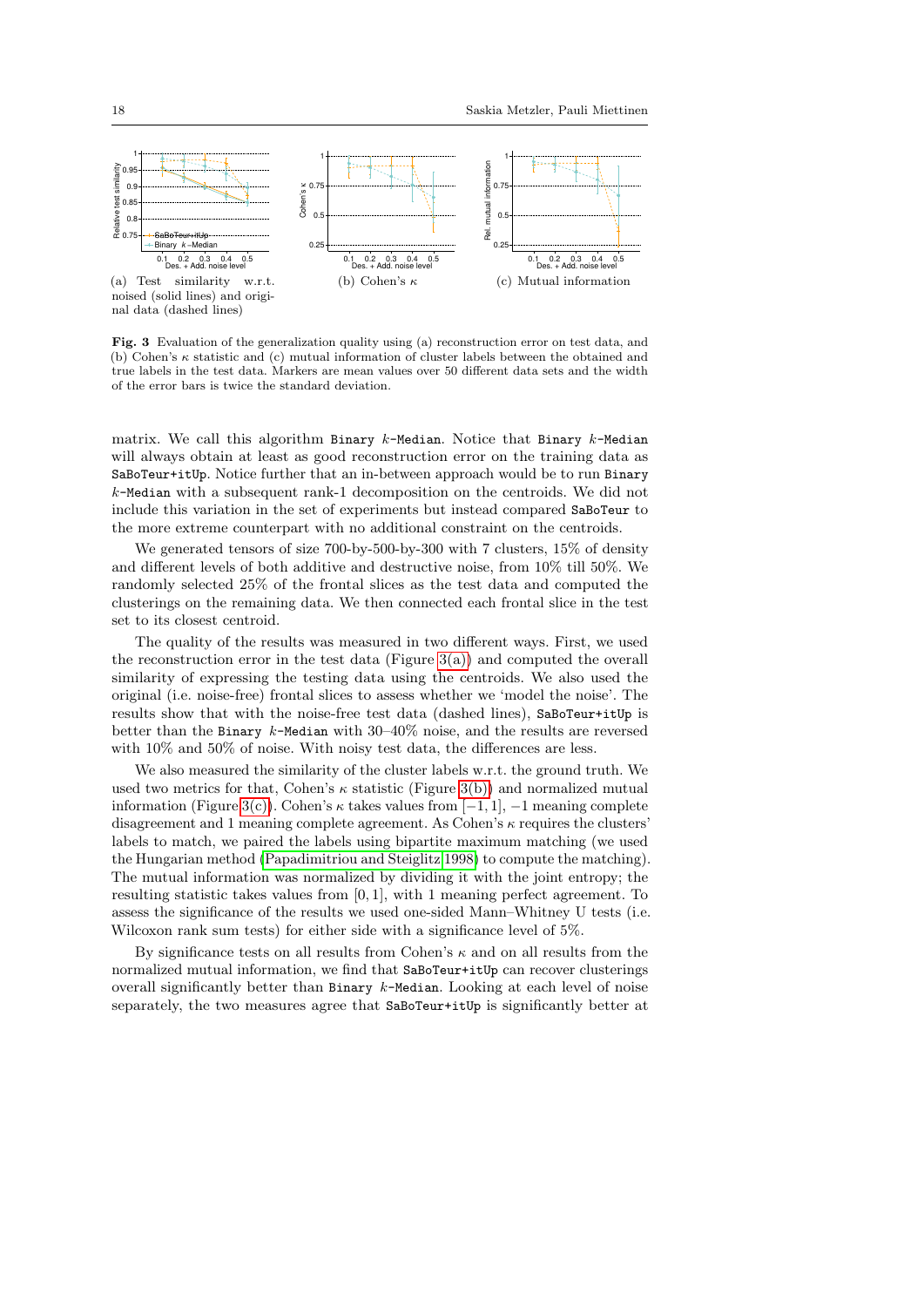30% and 40% of noise and worse with 10% and 50% of noise. With 20% of noise, the difference is not significant with either metric.

Perhaps the clearest sign of the benefits of the rank-1 centroids that distinguish SaBoTeur+itUp from Binary  $k$ -Median is the consistently smaller standard deviation obtained by SaBoTeur+itUp. This suggests that SaBoTeur+itUp is less susceptible to random variations in the data, which should improve the generalization quality. Indeed, our generalization experiments with the real-world data (Section [5.3.5\)](#page-21-0) support this.

### 5.3 Real-World Data

We tested SaBoTeur also with multiple real-world data sets of varying characteristics. The purpose of these experiments is to verify our findings with synthetic data. To that end, we studied how well SaBoTeur (and the other methods) can reconstruct the data, how the methods scale with real-world data, and how SaBoTeur generalizes to unknown data. In addition, we also studied the sparsity of the factors, using MDL to select the number of clusters, and how interpretable the results SaBoTeur provides are.

### <span id="page-18-0"></span>5.3.1 Data Sets

We used nine real-world data sets. The size and density for each data set are listed in Table [1.](#page-19-0) We cluster each data set along the dimension mentioned as tube in the table. The Delicious data<sup>[5](#page-0-0)</sup> [\(Cantador et al 2011\)](#page-26-5) contains user-bookmark-tag tuples from the Delicious social bookmarking system<sup>[6](#page-0-0)</sup>. The Enron data<sup>[7](#page-0-0)</sup> contains information about who sent an e-mail to whom (rows and columns) per months (tubes). The Facebook data set<sup>[8](#page-0-0)</sup> [\(Viswanath et al 2009\)](#page-28-1) contains information about who posted a message on whose wall per week. The Last.FM data<sup>[5](#page-0-0)</sup> [\(Cantador et al](#page-26-5) [2011\)](#page-26-5) consists of artist–user–tag tuples from the Last. FM online music system<sup>[9](#page-0-0)</sup>. The MovieLens data set and the MAG data set are obtained from the same source<sup>[5](#page-0-0)</sup> [\(Cantador et al 2011\)](#page-26-5). While MovieLens is composed of user–movie–tag tuples, MAG consists of movies–actors–genres tuples. Note that the MAG data has a special structure, as the actors are connected to the genres only through the movies. The Resolver data contains entity–relation–entity tuples from the TextRunner open information extraction algorithm<sup>[10](#page-0-0)</sup> [\(Yates and Etzioni 2009\)](#page-28-2). We used the sample called ResolverL in [Miettinen](#page-27-0) [\(2011\)](#page-27-0). The TracePort data set<sup>[11](#page-0-0)</sup> contains anonymized passive traffic traces (source and destination IP and port numbers) from 2009. The YAGO data set consist of subject–object–relation tuples from the semantic knowledge base  $YAGO<sup>12</sup>$  $YAGO<sup>12</sup>$  $YAGO<sup>12</sup>$  [\(Suchanek et al 2007\)](#page-27-13).

<sup>5</sup><http://grouplens.org/datasets/hetrec-2011>

 $6$ <http://www.delicious.com>

<sup>7</sup><http://www.cs.cmu.edu/~enron/>

 ${}^{8}\texttt{http://socialnetworks.mpi-sws.org/datasets.html}$  ${}^{8}\texttt{http://socialnetworks.mpi-sws.org/datasets.html}$  ${}^{8}\texttt{http://socialnetworks.mpi-sws.org/datasets.html}$ 

 $^9$  <br><http://www.last.fm>

 $10$ <http://www.cis.temple.edu/~yates/papers/jair-resolver.html>

 $11$ [http://www.caida.org/data/passive/passive\\_2009\\_dataset.xml](http://www.caida.org/data/passive/passive_2009_dataset.xml)

<sup>12</sup><http://www.mpi-inf.mpg.de/yago-naga/yago>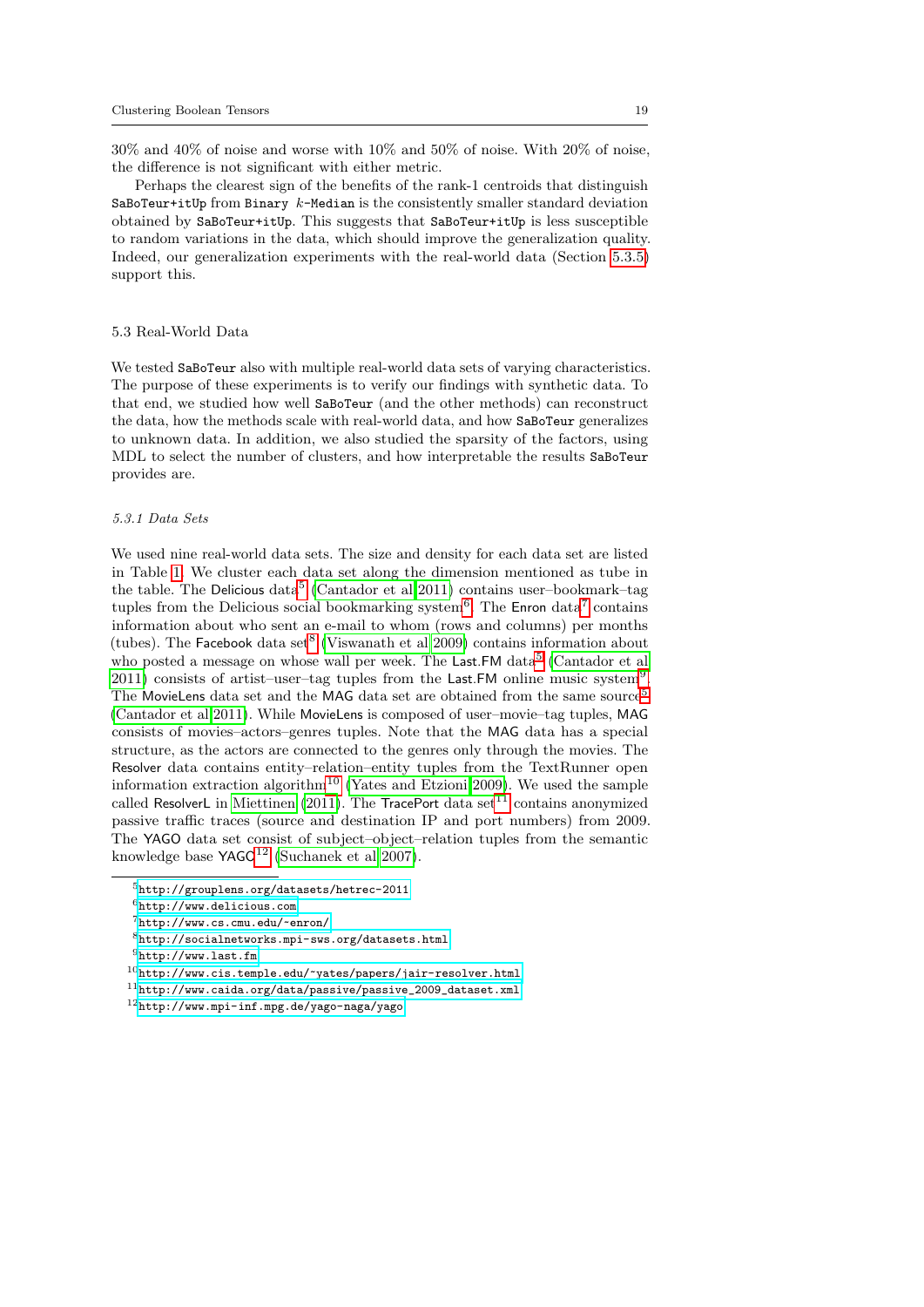| Data set         |               | Rows            | Columns     |                 |             | Tubes         | Density $(10^{-7})$ |
|------------------|---------------|-----------------|-------------|-----------------|-------------|---------------|---------------------|
| <b>Delicious</b> |               | $1640$ users    |             | 23584 bookmarks | $7968$ tags |               | 8.23                |
| Enron            |               | 146 senders     |             | 146 recipients  |             | 38 months     | 22752.86            |
| Facebook         | $42390$ users |                 | 39986 users |                 |             | 224 weeks     | 16.51               |
| Last.FM          |               | $1892$ users    |             | 12523 artists   | $9749$ tags |               | 8.07                |
| <b>MovieLens</b> |               | $2113$ users    |             | 5908 movies     | $9079$ tags |               | 4.23                |
| MAG              |               | 10197 movies    |             | $10673$ actors  |             | 20 genres     | 1036.37             |
| Resolver         |               | 343 enities     |             | 360 enities     |             | 200 relations | 626.01              |
| <b>TracePort</b> |               | $10266$ sources |             | 8622 targets    |             | 501 ports     | 2.51                |
| YAGO             |               | 190962 subjects |             | 62428 objects   |             | 25 relations  | 67.35               |

<span id="page-19-0"></span>Table 1 Content, size and density of the real-world data sets.

As a preprocessing step we removed all the all-zero slices in every mode. In addition, for the Delicious data set, also all slices that had less than 6 entries were purged. For the MAG data, all actors that appeared in less than 5 movies were discarded.

#### <span id="page-19-1"></span>5.3.2 Reconstruction Accuracy

As all real-world data sets are very sparse, we report the errors, not the similarity, for these experiments. The error is measured as the number of disagreements, when the reconstructed tensor is also binary, or as squared tensor Frobenius distance, when the reconstructed tensor is real-valued (not-rounded versions of CP APR and ParCube). The results can be seen in Table [2.](#page-20-0) The results for CP APR<sub>0/1</sub> and  $\text{ParCube}_{0/1}$  for all data sets except Enron and Resolver are obtained by sampling: If  $|\mathcal{X}|$  is the number of non-zeros in data  $\mathcal{X}$ , we sampled 200  $|\mathcal{X}|$  locations of 0s, and computed the error the methods make for every non-zero and for the sampled zero elements. The sampled results were then extrapolated to the size of the full tensor. We had to use sampling, as the factor matrices were too dense to allow reconstructing the full tensor. We will discuss more on density below.

The smallest reconstruction error is obtained by  $ParCube_{0/1}$  in almost all experiments, YAGO being a notable exception. Remember, however, that  $ParCube_{0/1}$ returns a non-negative tensor CP decomposition that is afterwards rounded to binary tensor, that is, it is neither clustering nor Boolean, and hence together with CP\_APR<sub>0/1</sub> is expected to be better than SaBoTeur. Also, without the rounding, ParCube is often the worst method by a large margin. CP APR benefits much less from the rounding,  $CP_$ APR<sub>0/1</sub> being comparable to SaBoTeur.

In those data sets where we were able to run BCP ALS, its results were consistently worse than SaBoTeur's results, despite it solving more relaxed problem. We were unable to get  $\text{Walk'}$ n'Merge to finish within a reasonable time with most data sets: it found rank-1 tensors sufficiently quickly, but took too much time to select the top ones from there (see Erdős and Miettinen [\(2013b\)](#page-27-1) for explanation on how Walk'n'Merge finds a Boolean CP decomposition). When it did finish, however, it was slightly better than SaBoTeur+itUp or SaBoTeur.

Finally, the iterative updates of SaBoTeur+itUp consistently improved the results compared to SaBoTeur, but did so with significant increase to the running time. It seems that with most data sets, the iterative updates are not necessarily worth the extra wait.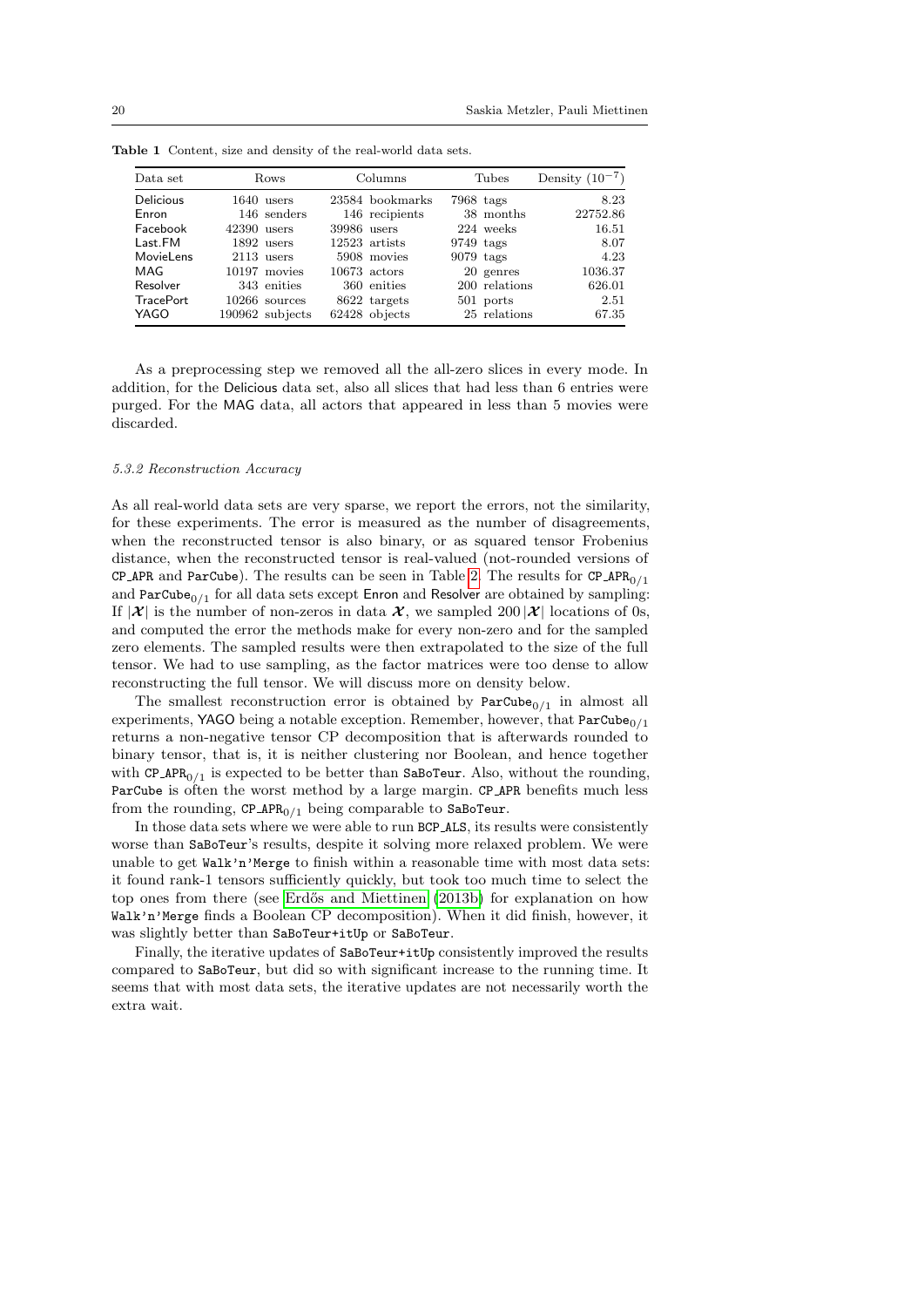<span id="page-20-0"></span>Table 2 Reconstruction errors on real data sets, measured as squared tensor Frobenius distance. '—' means that the algorithm was not able to finish.

|                                           | <b>Delicious</b> |                             |    |                                   | Enron |                     |      |                     |               | MAG |  |
|-------------------------------------------|------------------|-----------------------------|----|-----------------------------------|-------|---------------------|------|---------------------|---------------|-----|--|
| $r =$                                     | 7                | 10                          | 15 | 30                                | 5     | 10                  | 12   | -15                 | 5             | 7   |  |
| SaBoTeur                                  |                  | 253608 253546 253447 253004 |    |                                   |       | 1811 1779 1769 1753 |      |                     | 224322 223580 |     |  |
| SaBoTeur+itUp 253153 253293 252738 252859 |                  |                             |    |                                   |       |                     |      | 1793 1756 1750 1735 | 223869 223489 |     |  |
| BCP_ALS                                   |                  |                             |    |                                   |       | 1850 1850 1850 1850 |      |                     |               |     |  |
| $CP$ $APR$                                |                  | 253558 253516 253433 253196 |    |                                   |       | 1718 1631 1598 1560 |      |                     | 224996 224696 |     |  |
| $CP_APR_{0/1}$                            |                  |                             |    | 253653 253653 253652 253639       |       | 1838 1817 1811 1781 |      |                     | 225580 225155 |     |  |
| ParCube                                   |                  |                             |    | 367521 373710 363581 418252       |       | 2137 2273 2352 2270 |      |                     | 375290 322121 |     |  |
| $ParCube_{0/1}$                           |                  |                             |    | 247129 246566 246016 241850       |       | 1802 1744 1751 1690 |      |                     | 222133 221933 |     |  |
| Walk'n'Merge                              |                  | $-251034$                   |    | and the company of the company of |       |                     | 1753 |                     |               |     |  |

|                                    |        | MovieLens |       |               | Resolver |    |                     |    | Facebook      |        |
|------------------------------------|--------|-----------|-------|---------------|----------|----|---------------------|----|---------------|--------|
| $r =$                              | 5      | 15        | 20    | 30            | 5        | 10 | 15                  | 30 | 15            | 20     |
| SaBoTeur                           | 56761  | 56712     | 56678 | 56571         |          |    | 1530 1509 1485 1455 |    | 626999        | 626776 |
| SaBoTeur+itUp                      | 47933  | 47479     | 47280 | 47316         |          |    | 1522 1503 1457 1443 |    |               |        |
| BCP_ALS                            |        |           |       |               |          |    | 1624 1624 1626 1632 |    |               |        |
| CP_APR                             | 47584  | 46927     | 46555 | 46287         |          |    | 1519 1509 1489 1457 |    | 626343 626202 |        |
| $CP$ <sub>-APR<sub>0/1</sub></sub> | 47178  | 44655     | 43614 | 42609         |          |    | 1545 1545 1538 1539 |    | 626945 626945 |        |
| ParCube                            | 252719 | 463025    |       | 454826 449534 |          |    | 1784 1762 1798 1939 |    | 750891 797534 |        |
| $ParCube_{0/1}$                    | 41223  | 38098     | 37915 | 37393         |          |    | 1507 1471 1450 1370 |    | 619939 620894 |        |
| Walk'n'Merge                       |        | 46807     |       |               |          |    | 1534                |    |               |        |

|                         |         | Last.FM |                 |        |       | <b>TracePort</b> |                         |      |                                           |
|-------------------------|---------|---------|-----------------|--------|-------|------------------|-------------------------|------|-------------------------------------------|
| $r =$                   | 8       | 15      | 20              | 30     | 5     | 10               | 15                      | 30   | 7                                         |
| SaBoTeur                | 195905  | 195735  | 195570          | 195278 |       |                  | 11085 11004 10923 10776 |      | 1957737                                   |
| SaBoTeur+itUp           | 186072  | 185713  | 185651          | 185399 |       |                  | 10990 10961 10913 10673 |      |                                           |
| BCP_ALS                 |         |         |                 |        |       |                  |                         |      |                                           |
| CP_APR                  | 184513  | 184038  | 183489          | 182659 |       |                  | 11140 11114 11082 11027 |      |                                           |
| $CP_APR_{0/1}$          | 180766  | 177527  | 174491          | 170939 |       |                  | 11110 11059 10893 10617 |      |                                           |
| ParCube                 | 2745259 |         | 2879381 2856941 |        |       |                  |                         |      | 2770361 19803 30793 31107 29796 619476763 |
| Par $\text{Cube}_{0/1}$ | 133057  | 139207  | 119461          | 131322 | 10708 |                  | 9913 10097              | 9647 | 4793390                                   |
| Walk'n'Merge            |         |         |                 |        |       |                  | 10679                   |      |                                           |

### 5.3.3 Sparsity of the Factors

An important question on the practical feasibility of the tensor decomposition and clustering algorithms is the density of the factor matrices. Too dense factor matrices increase the computational complexity and also the storage requirements. Furthermore, multiplying the dense factors together becomes prohibitively expensive, making it impossible to fully re-construct the tensor. This is the reason why, for example, we had to use sampling to compute the rounded representations of CP APR and ParCube.

We studied the sparsity of the factors using the Delicious data. In Table [3](#page-21-1) we report the total densities of the matrices A and B, that is,  $(|A|+|B|)/r(n+m)$ for *n*-by- $r$  and *m*-by- $r$  factors.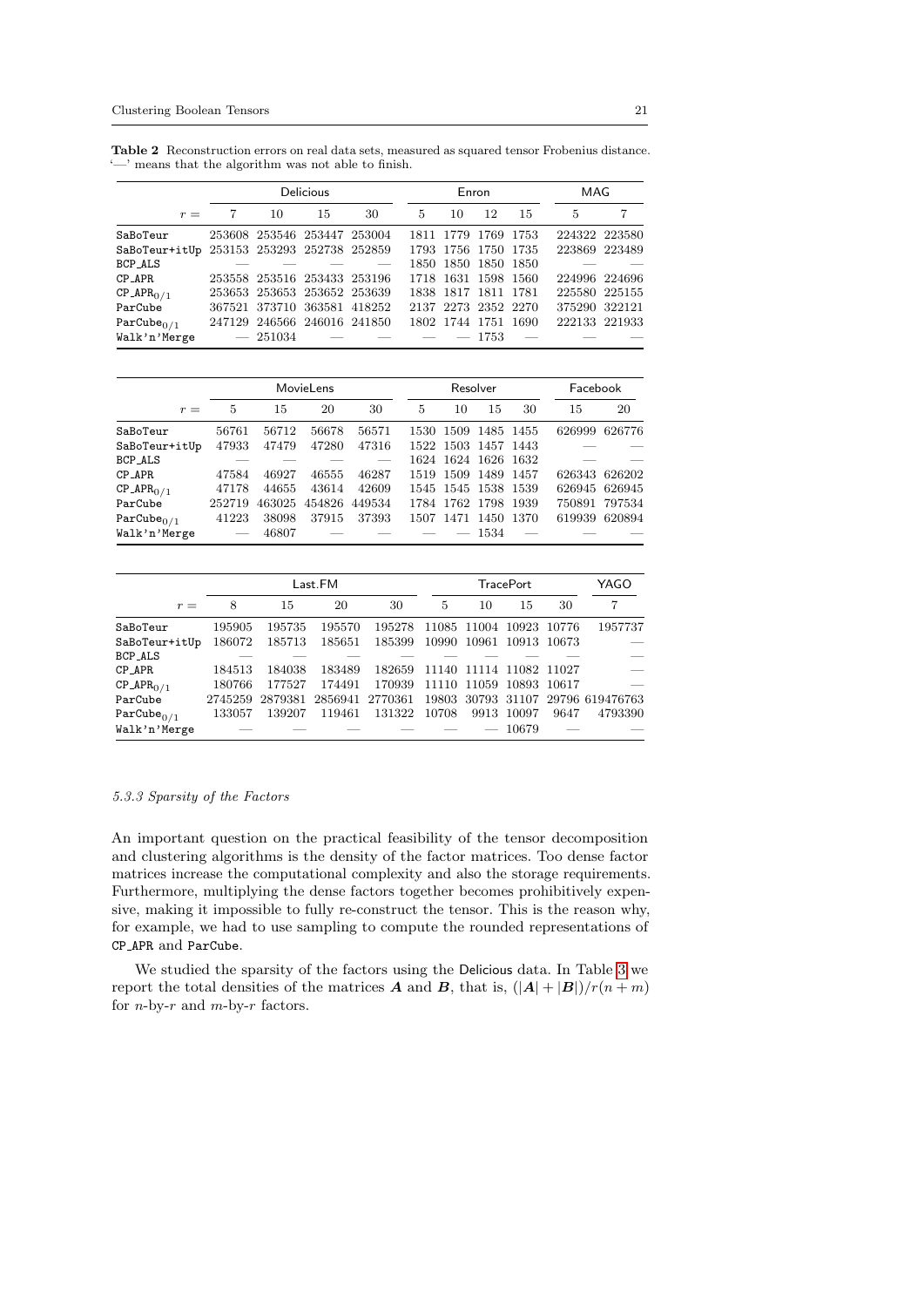| $r =$        |         | 10      | 15      | 30      |
|--------------|---------|---------|---------|---------|
| SaBoTeur     | 0.00016 | 0.00031 | 0.00029 | 0.00029 |
| CP APR       | 0.20219 | 0.14786 | 0.10312 | 0.05396 |
| ParCube      | 0.28186 | 0.21069 | 0.16658 | 0.09900 |
| Walk'n'Merge |         | 0.00022 |         |         |

<span id="page-21-1"></span>Table 3 Total density of the factor matrices  $A$  and  $B$  for different  $r$  on the Delicious data.

<span id="page-21-2"></span>Table 4 Average wall-clock running times in seconds for real-world data sets. Averages are over 5 re-starts for MovieLens and 10 for Resolver. Both data sets used  $r = 15$  clusters.

|               | MovieLens | Resolver |
|---------------|-----------|----------|
| SaBoTeur      | 45.6      | 0.02     |
| SaBoTeur+itUp | 303.6     | 0.11     |
| CP APR        | 196.6     | 22.00    |
| ParCube       | 24.8      | 7.68     |
| Walk'n'Merge  | 207.5     | 2.15     |

It is obvious that the Boolean methods, SaBoTeur and Walk'n'Merge, are orders of magnitude sparser than the continuous methods (CP APR and ParCube). This was to be expected as similar behaviour has already been observed with Boolean matrix factorizations [\(Miettinen 2010\)](#page-27-14).

We did not compare the third-mode factor matrices for densities. For SaBoTeur, the clustering assignment matrix  $C$  has density  $1/l$  that depends only on the number of frontal slices l; obtaining density less than that requires having rows of C that have no non-zeros.

#### <span id="page-21-3"></span>5.3.4 Scalability with Real-World Data

Table [4](#page-21-2) shows the wall-clock times for MovieLens and Resolver with  $r = 15$ . MovieLens is one of the sparsest data sets, while Resolver is one of the densest ones, and hence these two show us how the relative speed of the methods changes as the density changes. The other data sets generally followed the behaviour we report here, adjusting to their density.

With the MovieLens data, ParCube is the fastest of the methods, followed by SaBoTeur. CP\_APR, Walk'n'Merge, and SaBoTeur+itUp are significantly slower than the two. With the denser Resolver data, however, the order is changed, with SaBoTeur and SaBoTeur+itUp being an order of magnitude faster than Walk'n'Merge, which still is faster than ParCube or CP APR. The density of the data does not affect the speed of SaBoTeur, while it does have a significant effect to CP APR and ParCube. SaBoTeur+itUp is less affected by density, and more affected by the size of the data, than the other methods.

### <span id="page-21-0"></span>5.3.5 Generalization with Real-World Data

We repeated the generalization test we did with synthetic data with three real-world data sets – MovieLens, Resolver, and TracePort – keeping 85% of the frontal slices as training data while the remaining 15% we used for testing. The results can be seen in Table [5.](#page-22-0) We used  $r = 15$  clusters for MovieLens and TracePort, and 10 clusters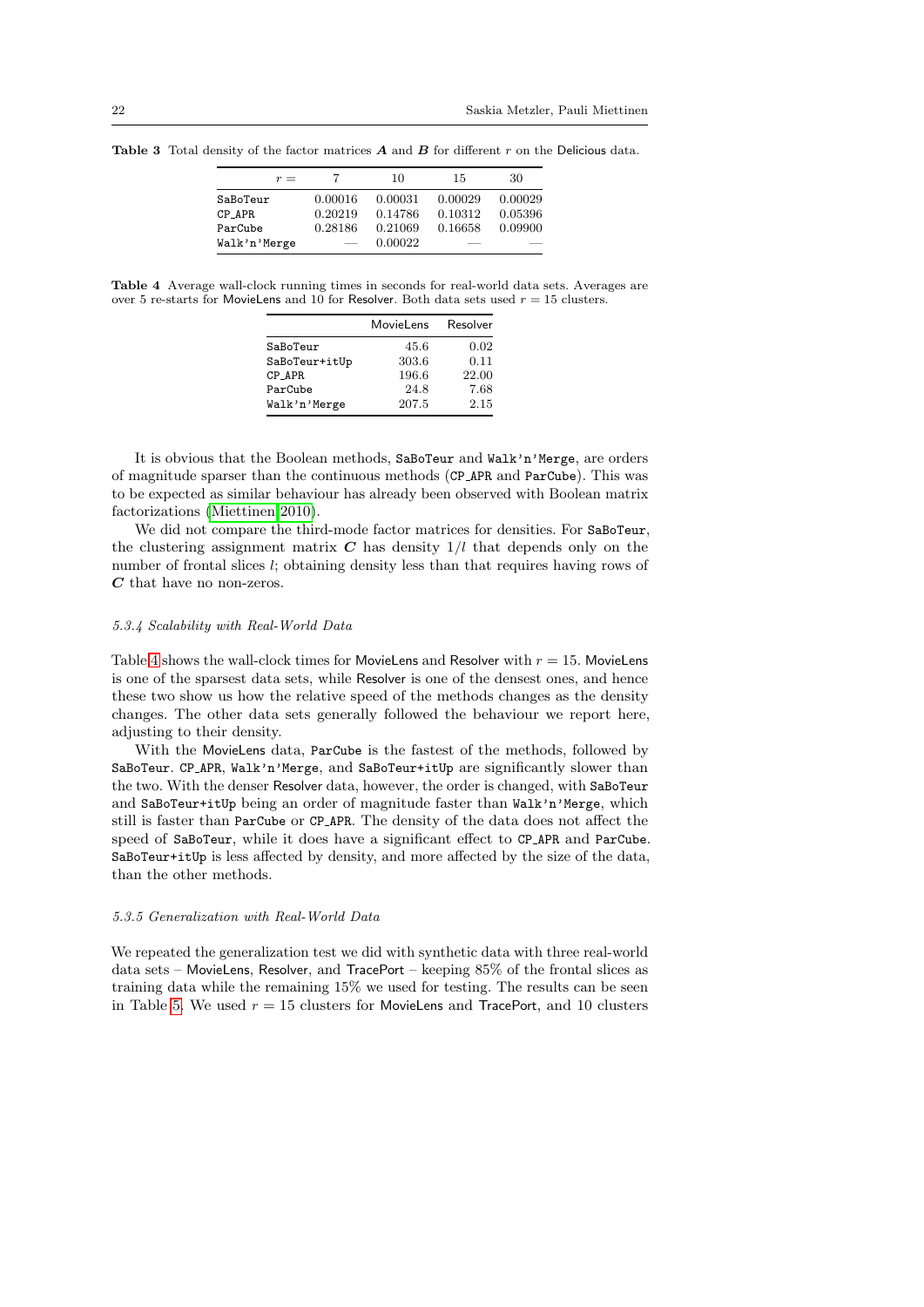<span id="page-22-0"></span>**Table 5** Training and testing errors on real-world data. The number of clusters was  $r = 15$  for MovieLens and TracePort and  $r = 10$  for Resolver.

|             |                    | MovieLens | Resolver | <b>TracePort</b> |
|-------------|--------------------|-----------|----------|------------------|
| Train       | SaBoTeur+itUp      | 40075     | 1282     | 9730             |
|             | Binary $k$ -Median | 39351     | 1122     | 8843             |
| <b>Test</b> | SaBoTeur+itUp      | 7258      | 225      | 1144             |
|             | Binary $k$ -Median | 8256      | 274      | 1554             |

for the Resolver data. On each data set we conducted 10 repetitions of the training phase, and selected the one with the smallest training error.

As expected, Binary  $k$ -Median achieves lower training error, but larger testing error. This agrees with our synthetic experiments, and strongly indicates that using the rank-1 centroids helps to avoid overfitting.

#### 5.3.6 Selecting the Number of Clusters

We tested the use of MDL to select the number of clusters with two real-world data sets, Enron and MAG. To that end, we ran SaBoTeur with every possible number of clusters (i.e. from having all slices in one cluster to having one cluster for each slice). Further, we computed the description length of representing the data with no clusters, i.e. having the full data explained in the  $L(D | M)$  part. The description lengths for the different numbers of clusters are presented in Figure [4.](#page-23-0) For Enron, the number of clusters that gave the smallest description length was 3, while for MAG it was 16.

Both Enron and MAG show non-smooth behaviour in the description length. This is likely partially due to SaBoTeur's randomized behaviour and partially due to the fact that SaBoTeur does not consider the description length when it builds the clustering. Nevertheless, especially with  $\mathsf{Enron}$  (Figure [4\(a\)\)](#page-23-1), the selection of the best number of clusters – in the MDL's sense – seems clear.

### 5.3.7 Interpretability of the Results

For the final experiment with the real-world data, we studied some of the results we obtained from SaBoTeur in order to see if they can provide insights to the data. We report results from four data sets: Enron, MAG, Delicious, and Last.FM. For Enron and MAG, we can interpret all three modes (email sender and recipient per month in Enron and movies, actors, genres in MAG); for the other two, we can only interpret two of the three modes (tags and URLs, and tags and artists, respectively), as the third mode corresponds to user IDs.

For Enron, the densest and smallest of the examined data sets, we mined 5 clusters. This data set is created from a set of email messages that was made public during the legal operation concerning the Enron corporation. The clusters SaBoTeur obtained can be associated to certain events in the timeline of this scandal or to the roles of certain people. One cluster we find is characterized by communication among the directors of Enron: In many months between September 2000 and December 2001, John Arnold (vice president), sends messages to Michael Maggi (director), to Andy Zipper (vice president), to Dutch Quigley (unknown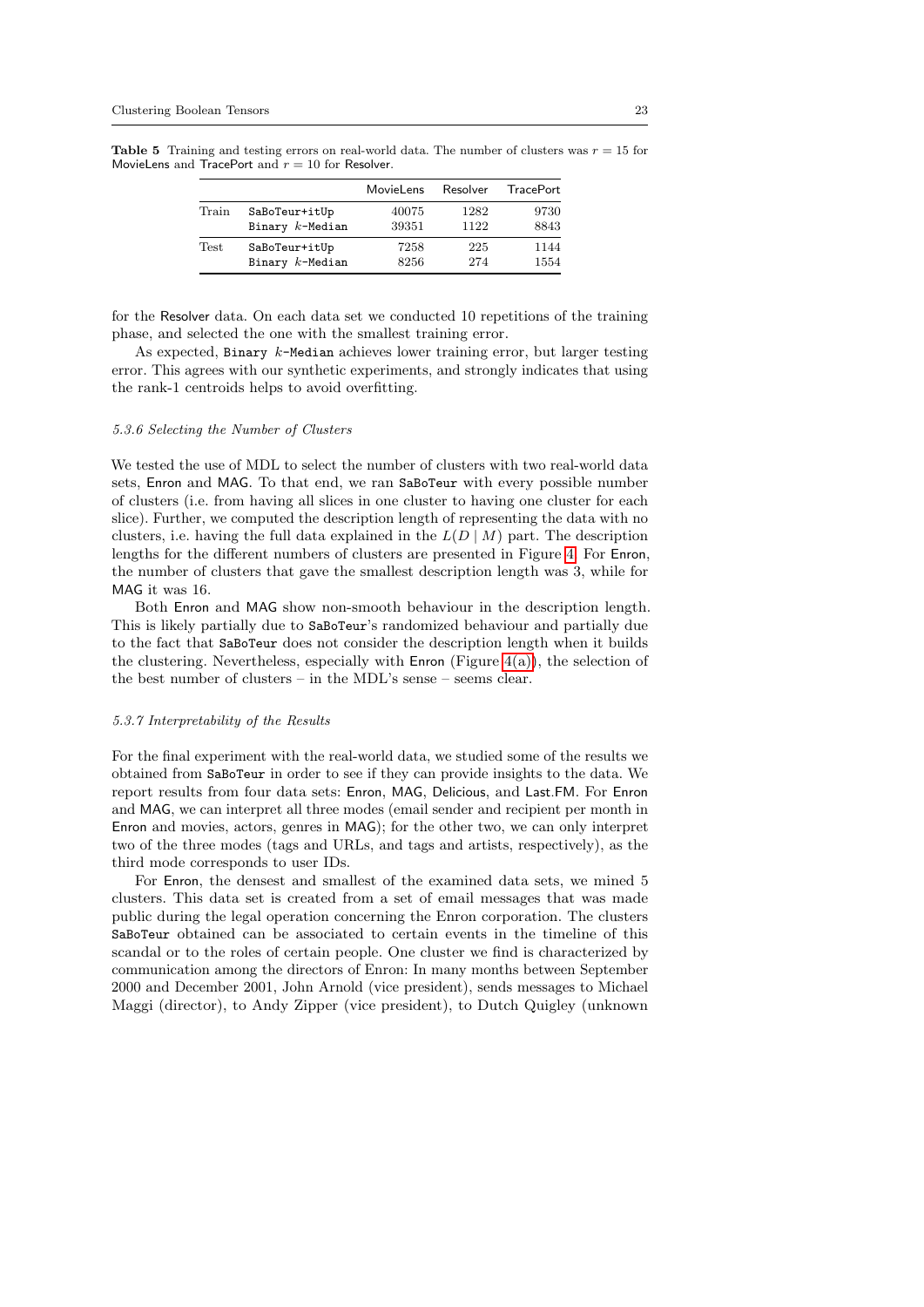<span id="page-23-1"></span><span id="page-23-0"></span>

Fig. 4 Description length vs. number of clusters.

position), and to John Griffith (unknown position). Another cluster has only November 2001 as member and describes communication of John Lavorato (CEO) to Kevin Presto (vice president), John Arnold (vice president), Richard Shapiro (vice president), Barry Tycholiz (vice president), Rick Buy (chief risk management officer), Stanley Horton (president), Bradley Mckay (employee), Kenneth Lay (CEO), Greg Whalley (president), and Mike Swerzbin (trader). This month is when the formal investigation started and Enron negotiated to be bought by Dynegy to avoid bankruptcy. Dynegy first agrees on a deal and withdraws its offer in the end of November 2001.

For MAG, we used 16 clusters (as suggested by MDL), and clustered the genres. As there are only 20 genres in the data, this means many clusters contained only one genre; this, however, is not surprising, as we would expect the sets of movies that fall in different genres be generally rather different. The results picked famous movies of the genre as the centroids: for example, the cluster of animation and comedy genres had the 1995 animation Toy Story appearing in its centroid. Another cluster, containing genres adventure and fantasy, had as its centroid Peter Jackson's Lord of the Rings trilogy, and its main cast. Similarly to Toy Story, Lord of the Rings movies are arguably stereotypical adventure–fantasy movies.

The centroids for the MAG data contained very few movies (e.g. the three Lord of the Rings movies). This is due to the fact that the data sets are very sparse, and the algorithm can only pick up the most prominent elements in the centroids. With even sparser data sets, such as Delicious and Last.FM, the centroids get even sparser, perhaps containing just a singleton element from some mode. This is a common problem to many Boolean methods (see, e.g. [Miettinen et al 2008\)](#page-27-5). To alleviate it, we used a method proposed by [Miettinen et al](#page-27-5) [\(2008\)](#page-27-5), and weighted the reconstruction error. Normally, representing a 0 as a 1 and representing a 1 as a 0 both increase the error by 1, but for the next experiments, we set the weight so that representing a 1 with a 0 causes 10 times more error as representing 0 as a 1.

For Delicious and Last.FM, we mined 30 clusters. Even with the 10-fold weight, results for Delicious were rather sparse (indicating that the users' behaviour was very heterogeneous). Some clusters were very informative, however, such as one with tags software, apple, mac, and osx that contained bookmarked pages on HFS for Windows, *iVPN*, *Object-Oriented Programming with Objective-C*, and *iBooks and ePub*, among others. For Last.FM, the clusters were generally more dense, as users tend to tag artists more homogeneously. For example, the cluster containing the tags pop and  $rnb$  contained the superstar artists such as  $Beyond$ , Britney Spears, Katy Perry,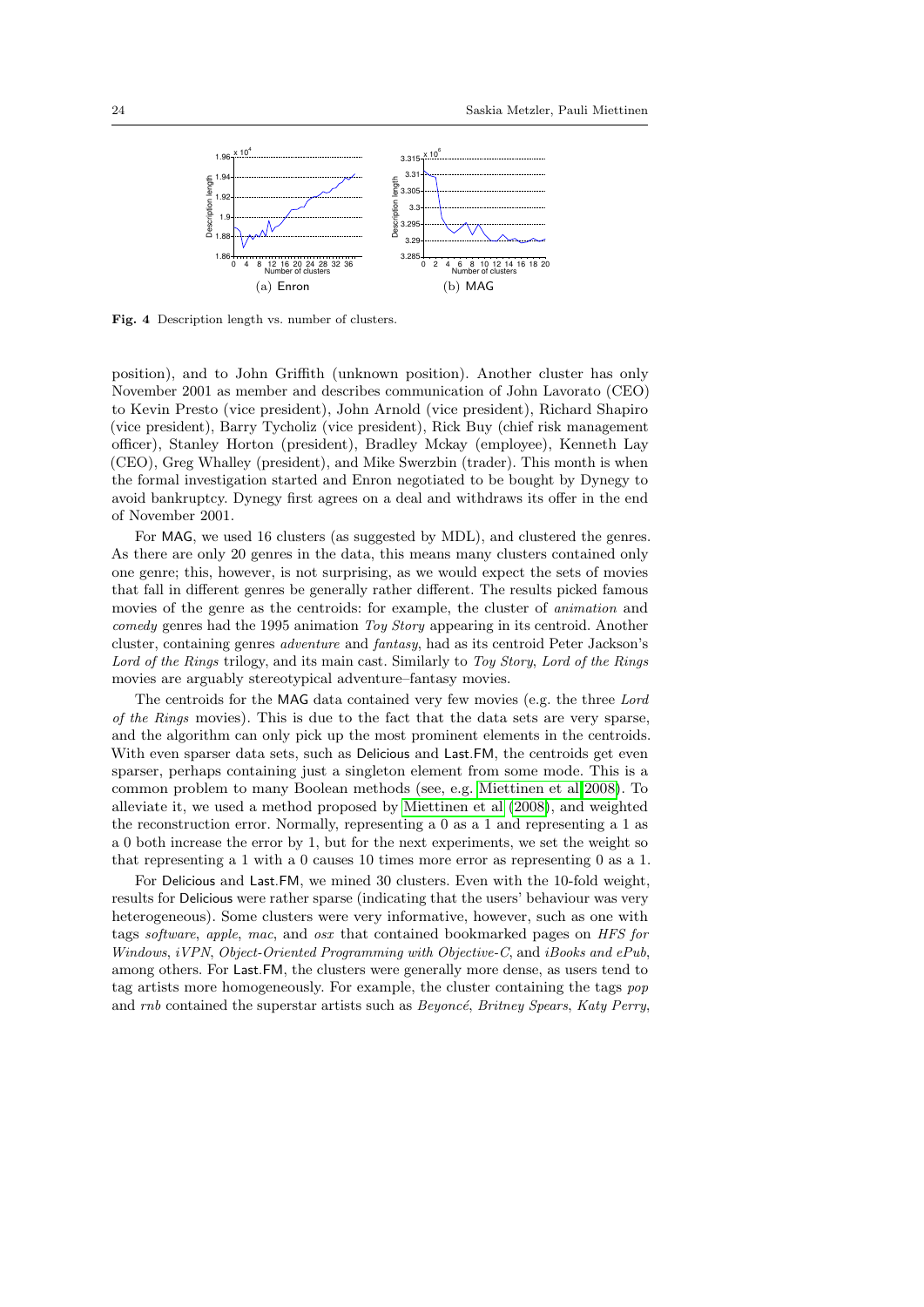and Miley Cyrus (and many more). But importantly, one could also find less-known artists: in a cluster containing tags dance, trance, house, progressive trance, techno, and vocal trance, we found artists such as Infected Mushroom, T.M.Revolution, Dance Nation, and RuPaul.

#### 5.4 Discussion

All the experiments show that SaBoTeur can hold its own even against methods that are theoretically superior: For reconstruction error (or similarity) with both synthetic (Sections [5.2.1–](#page-14-0)[5.2.3\)](#page-15-6) and real-world data (Section [5.3.2\)](#page-19-1), SaBoTeur (and SaBoTeur+itUp) achieve results that are the best or close to the best results, notwithstanding that other methods, especially CP\_APR<sub>0/1</sub> and ParCube<sub>0/1</sub>, benefit from significantly less constrained forms of decomposition, coupled with the post-hoc rounding. These relaxations also come with a price, as both methods create significantly denser factor matrices, and – as can be seen in Sections [5.2.4](#page-15-7) and [5.3.4](#page-21-3) – are unable to scale to denser data. Compared to the Boolean CP factorization methods, BCP ALS and Walk'n'Merge, SaBoTeur is comparable (or sometimes clearly better) in reconstruction error and density of the factor matrices, while being significantly more scalable.

Our hypothesis that the rank-1 centroids help with overfitting was also confirmed (Sections [5.2.5](#page-16-0) and [5.3.5\)](#page-21-0): While Binary  $k$ -Median obtained lower training errors (as expected), SaBoTeur obtained better results with testing data in all real-world data sets and in most synthetic experiments (with TracePort, SaBoTeur's testing error was more than  $25\%$  better than that of Binary  $k$ -Median).

Our experiments also show that MDL can be used to select the number of clusters automatically, even though we do think that more studies are needed to better understand the behaviour of the description length. Also, when studying the results, it seems obvious that SaBoTeur can return results that are easy to interpret and insightful; in part, this is due to the Boolean algebra, and in part, due to the clustering.

The last open question is whether one should use SaBoTeur or SaBoTeur+itUp. Judging by the results, SaBoTeur+itUp can provide tangible benefits over SaBoTeur, however, with a significant price in the running time. Thence, we think that it is best to start with SaBoTeur, and only if the user thinks she would benefit from more accurate results, move to SaBoTeur+itUp.

#### <span id="page-24-0"></span>6 Related Work

Tensor clusterings have received some research interest in recent years. The existing work can be divided roughly into two separate approaches: on one hand [Zhao and](#page-28-0) [Zaki](#page-28-0) [\(2005\)](#page-28-0), [Jegelka et al](#page-27-4) [\(2009\)](#page-27-4), and [Papalexakis et al](#page-27-15) [\(2013\)](#page-27-15) study the problem of clustering simultaneously all modes of a tensor (tensor co-clustering), and on the other hand, [Huang et al](#page-27-3) [\(2008\)](#page-27-3) and [Liu et al](#page-27-16) [\(2010\)](#page-27-16) (among others) study the problem where only one mode is clustered and the remaining modes are represented using a low-rank approximation. The latter form is closer to what we study in this paper, but the techniques used for the continuous methods do not apply to the binary case.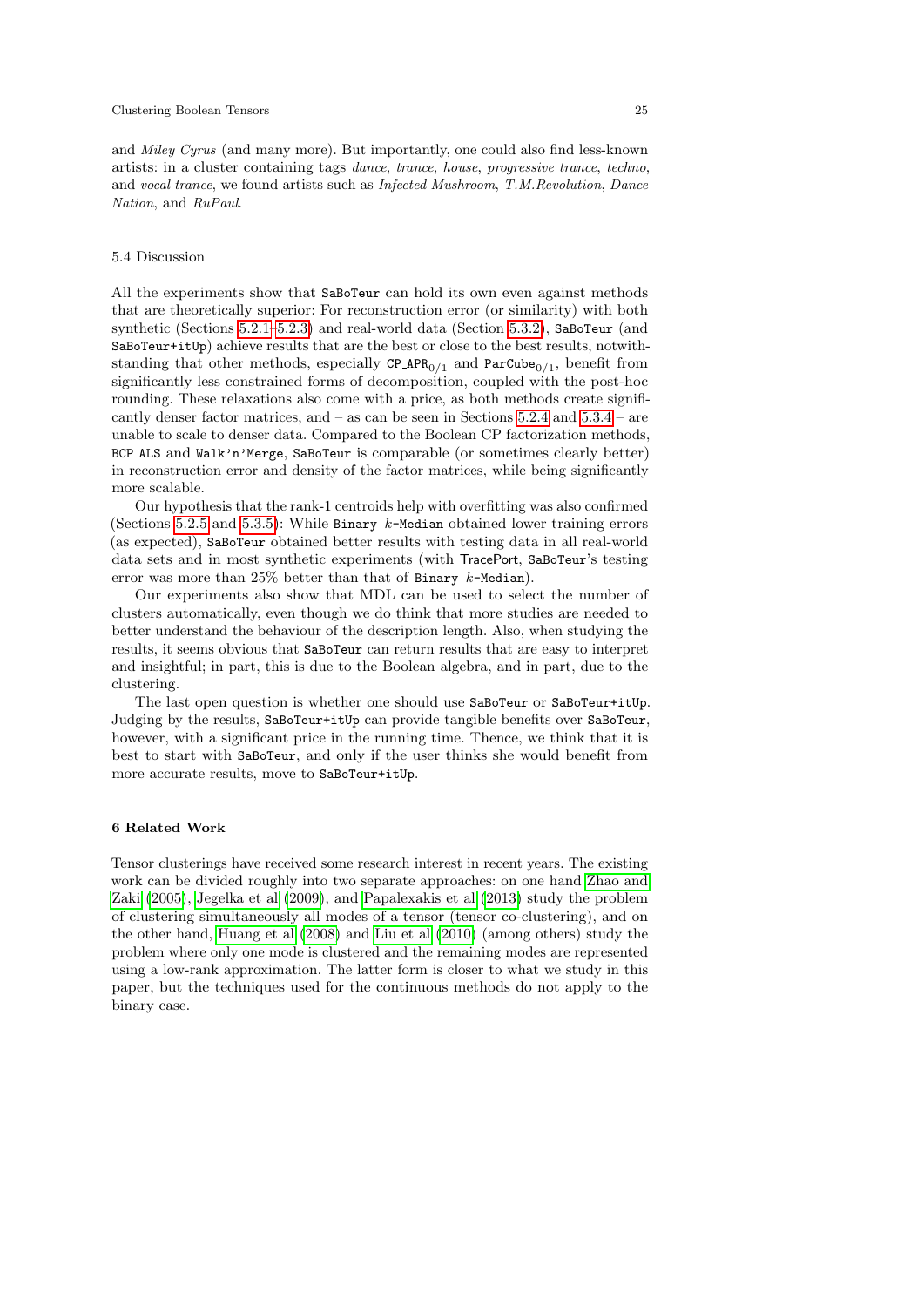Normal tensor factorizations are well-studied, dating back to the late Twenties. The Tucker and CP decompositions were proposed in the Sixties [\(Tucker 1966\)](#page-27-17) and Seventies [\(Carroll and Chang 1970;](#page-26-6) [Harshman 1970\)](#page-27-18), respectively. The topic has nevertheless attained growing interest in recent years, both in numerical linear algebra and computer science communities. For a comprehensive study of recent work, see [Kolda and Bader](#page-27-2) [\(2009\)](#page-27-2), and the recent work on scalable factorizations by [Papalexakis et al](#page-27-11) [\(2012\)](#page-27-11).

The first algorithm for Boolean CP factorization was presented by [Leenen et al](#page-27-19) [\(1999\)](#page-27-19), although without much analysis. Working in the framework of formal tri-concepts, Bělohlávek et al [\(2012\)](#page-26-7) studied the exact Boolean tensor decompositions, while [Ignatov et al](#page-27-20) [\(2011\)](#page-27-20) studied the problem of finding dense rank-1 subtensors from binary tensors. In data mining [Miettinen](#page-27-0) [\(2011\)](#page-27-0), studied computational complexity and sparsity of the Boolean tensor decompositions. Recently Erdős [and Miettinen](#page-27-1) [\(2013b\)](#page-27-1) proposed a scalable algorithm for Boolean CP and Tucker decompositions, and applied that algorithm for information extraction (Erdős and [Miettinen 2013a\)](#page-26-1). The tri-concepts are also related to closed n-ary relations, that is, n-ary extensions of closed itemsets (see, e.g. [Cerf et al 2009,](#page-26-8) [2013\)](#page-26-0). For more on these methods and their relation to Boolean CP factorization, see [Miettinen](#page-27-0) [\(2011\)](#page-27-0).

[Miettinen et al](#page-27-5) [\(2008\)](#page-27-5) presented the Discrete Basis Partitioning problem for clustering binary data and using binary centroids. They gave a  $(10 + \varepsilon)$  approximation algorithm based on the idea that any algorithm that can solve the so-called binary graph clustering (where centroids must be rows of the original data) within factor  $f$ , can solve the arbitrary binary centroid version within factor  $2f$ . Recently, [Jiang](#page-27-6) [\(2014\)](#page-27-6) gave a 2-approximation algorithm for the slightly more general case with  $k + 1$  clusters with one centroid restricted to be an all-zero vector.

The maximization dual of binary clustering, the hypercube segmentation problem, was studied by [Kleinberg et al](#page-27-21) [\(1998,](#page-27-21) [2004\)](#page-27-8) and they also gave three algorithms for the problem, obtaining an approximation ratio of  $2(\sqrt{2}-1)$ . Later, Seppänen [\(2005\)](#page-27-22) proved that this ratio is tight for this type of algorithms and [Alon and](#page-26-2) [Sudakov](#page-26-2) [\(1999\)](#page-26-2) presented a PTAS for the problem.

Recently, [Kim and Candan](#page-27-23) [\(2011\)](#page-27-23) proposed the tensor-relational model, where relational information is represented as tensors. They defined the relational algebra over the (decompositions of) the tensors, noting that in the tensor-relational model, the tensor decomposition becomes the costliest operation. Hence, their subsequent work [\(Kim and Candan 2012,](#page-27-24) [2014\)](#page-27-25) has concentrated on faster decompositions in the tensor-relational framework.

### 7 Conclusions and Future Work

We have studied the problem of clustering one mode of a 3-way binary tensor while simultaneously reducing the dimensionality in the two other modes. This problem bears close resemblance to the Boolean CP tensor decomposition, but the additional clustering constraint makes the problem significantly different. The main source of computational complexity, the consideration of overlapping factors in the tensor decomposition, does not play a role in BCPC. This lets us design algorithms with provable approximation guarantees better than what is known for the Boolean matrix and tensor decompositions.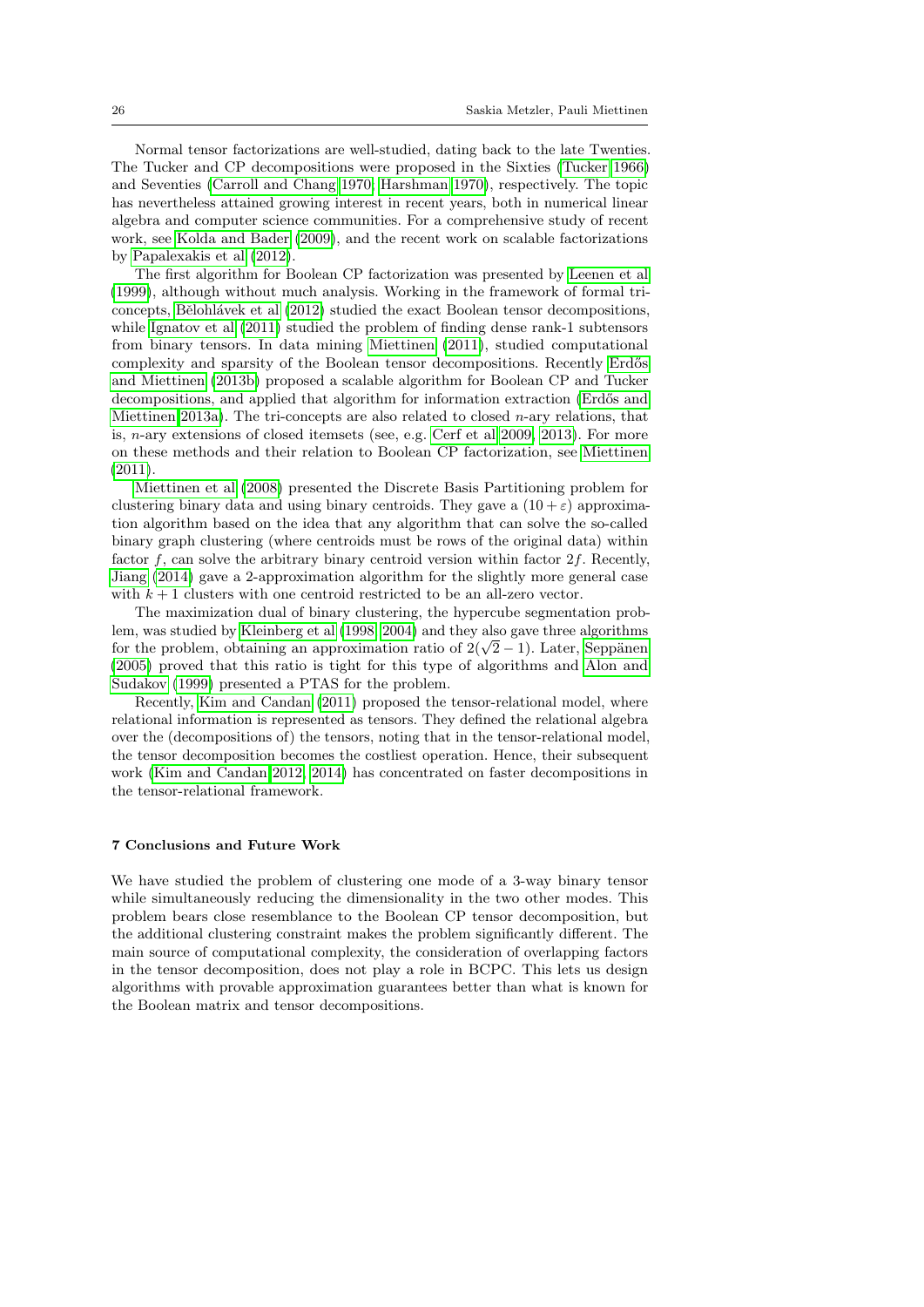We concentrated on 3-way tensors as they are the most common type of tensor data. The techniques we presented in this paper can be extended to higher-order tensors, though one has to first decide whether to cluster or decompose the further modes (or cluster some and decompose other). The exact resulting algorithms will depend on these decisions, and studying those algorithms more in-depth could yield interesting future research.

Our experiments show that the SaBoTeur algorithm obtains comparable reconstruction errors compared to the much less restricted tensor factorization methods while obtaining sparse factor matrices and overall best scalability. We also showed that restricting the cluster centroids to rank-1 matrices significantly helped the generalization to unseen data.

The idea of restricting the clustering centroids to a specific structure could be applied to other types of data, as well. Whether that will help with the curse of dimensionality remains an interesting topic for the future research, but based on the results we presented in this paper, we think this approach could have potential. On the other hand, one could also consider higher-rank centroids, moving from BCPC towards Unconstrained BTC. In a sense, the rank of the centroid can be seen as a regularization parameter, but the viability of this approach requires more research, both in Boolean and in continuous domains.

We also argue that the similarity – as opposed to distance or  $error -$  is often more meaningful metric for studying the (theoretical) performance of data mining algorithms due to its robustness towards small errors and more pronounced effects of large errors. To assess whether similarity is better than dissimilarity, more methods, existing and novel, should be analysed, and the results should be contrasted to those obtained when studying the dissimilarity and real-world performance. Our hypothesis is that good theoretical performance in terms of similarity correlates better with good real-world performance than good (or bad) performance correlates with the error.

Finally, our algorithms could be used to provide fast decompositions of Boolean tensors in the tensor-relational model.

#### References

<span id="page-26-2"></span>Alon N, Sudakov B (1999) On two segmentation problems. J Algorithm 33:173–184

- <span id="page-26-7"></span>Bělohlávek R, Glodeanu C, Vychodil V (2012) Optimal Factorization of Three-Way Binary Data Using Triadic Concepts. Order 30(2):437–454
- <span id="page-26-5"></span>Cantador I, Brusilovsky P, Kuflik T (2011) 2nd Workshop on Information Heterogeneity and Fusion in Recommender Systems (HetRec '11). In: 5th ACM Conference on Recommender Systems (RecSys'11)
- <span id="page-26-6"></span>Carroll JD, Chang JJ (1970) Analysis of individual differences in multidimensional scaling via an N-way generalization of "Eckart–Young" decomposition. Psychometrika 35(3):283–319
- <span id="page-26-8"></span>Cerf L, Besson J, Robardet C, Boulicaut JF (2009) Closed patterns meet n-ary relations. ACM Trans Knowl Discov Data 3(1)

<span id="page-26-0"></span>Cerf L, Besson J, Nguyen KNT, Boulicaut JF (2013) Closed and noise-tolerant patterns in n-ary relations. Data Min Knowl Discov 26(3):574–619

<span id="page-26-4"></span>Chi EC, Kolda TG (2012) On Tensors, Sparsity, and Nonnegative Factorizations. SIAM J Matrix Anal Appl 33(4):1272–1299

<span id="page-26-3"></span>Dagum L, Menon R (1998) OpenMP: an industry standard API for shared-memory programming. IEEE Comput Sci Eng Mag 5(1):46–55

<span id="page-26-1"></span>Erdős D, Miettinen P (2013a) Discovering Facts with Boolean Tensor Tucker Decomposition. In: 22nd ACM International Conference on Information & Knowledge Management (CIKM '13), pp 1569–1572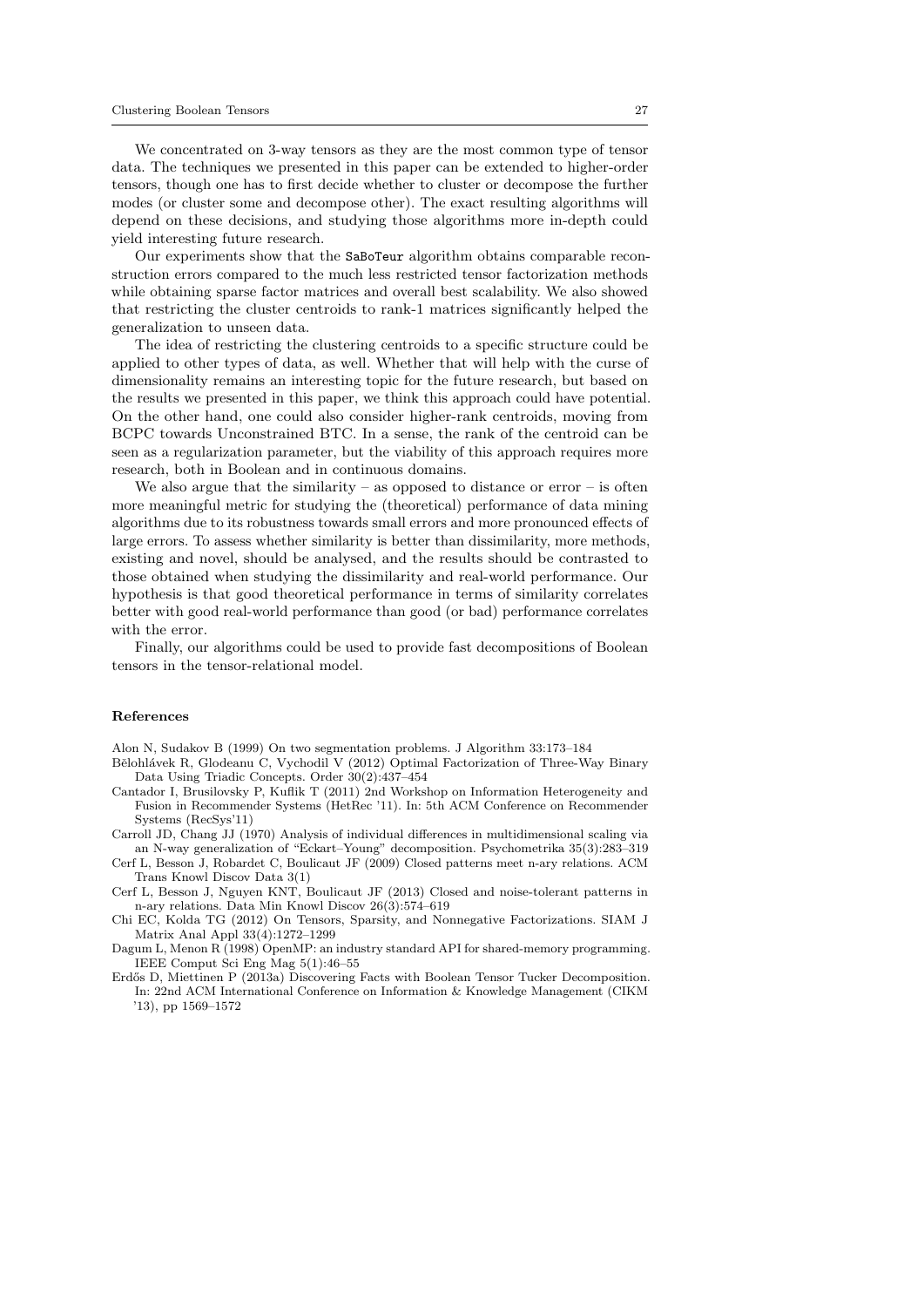- <span id="page-27-1"></span>Erdős D, Miettinen P (2013b) Walk'n'Merge: A Scalable Algorithm for Boolean Tensor Factorization. In: 13th IEEE International Conference on Data Mining (ICDM '13), pp 1037–1042
- <span id="page-27-18"></span>Harshman RA (1970) Foundations of the PARAFAC procedure: Models and conditions for an "explanatory" multimodal factor analysis. Tech. Rep. 16, UCLA Working Papers in Phonetics
- <span id="page-27-3"></span>Huang H, Ding C, Luo D, Li T (2008) Simultaneous tensor subspace selection and clustering: The equivalence of high order SVD and k-means clustering. In: 14th ACM SIGKDD International Conference on Knowledge Discovery and Data Mining (KDD '08), pp 327–335
- <span id="page-27-20"></span>Ignatov DI, Kuznetsov SO, Magizov RA, Zhukov LE (2011) From Triconcepts to Triclusters. In: Thirteenth International Conference on Rough Sets, Fuzzy Sets, Data Mining and Granular Computing (RSFDGrC '11), pp 257–264
- <span id="page-27-4"></span>Jegelka S, Sra S, Banerjee A (2009) Approximation Algorithms for Tensor Clustering. In: International Conference on Algorithmic Learning Theory (ALT '09), pp 368–383
- <span id="page-27-6"></span>Jiang P (2014) Pattern extraction and clustering for high-dimensional discrete data. PhD thesis, University of Illinois at Urbana-Champaign
- <span id="page-27-23"></span>Kim M, Candan KS (2011) Approximate tensor decomposition within a tensor-relational algebraic framework. In: 20th ACM International Conference on Information & Knowledge Management (CIKM '11), pp 1737–1742
- <span id="page-27-24"></span>Kim M, Candan KS (2012) Decomposition-by-normalization (DBN): Leveraging approximate functional dependencies for efficient tensor decomposition. In: 21st ACM International Conference on Information & Knowledge Management (CIKM '12), pp 355–364
- <span id="page-27-25"></span>Kim M, Candan KS (2014) Pushing-Down Tensor Decompositions over Unions to Promote Reuse of Materialized Decompositions. In: European Conference on Machine Learning and Knowledge Discovery in Databases (ECML PKDD '14), pp 688–704
- <span id="page-27-21"></span>Kleinberg J, Papadimitriou C, Raghavan P (1998) A Microeconomic View of Data Mining. Data Min Knowl Discov 2(4):311–324
- <span id="page-27-8"></span>Kleinberg JM, Papadimitriou CH, Raghavan P (2004) Segmentation problems. J ACM 51(2):263– 280
- <span id="page-27-19"></span><span id="page-27-2"></span>Kolda TG, Bader BW (2009) Tensor decompositions and applications. SIAM Rev 51(3):455–500 Leenen I, Van Mechelen I, De Boeck P, Rosenberg S (1999) INDCLAS: A three-way hierarchical
- <span id="page-27-16"></span>classes model. Psychometrika 64(1):9–24 Liu X, De Lathauwer L, Janssens F, De Moor B (2010) Hybrid Clustering of Multiple Information Sources via HOSVD. In: 7th International Conference on Advances in Neural Networks - Part II (ISNN '10), pp 337–345
- <span id="page-27-7"></span>Miettinen P (2009) Matrix Decomposition Methods for Data Mining: Computational Complexity and Algorithms. PhD thesis, Department of Computer Science, University of Helsinki
- <span id="page-27-14"></span>Miettinen P (2010) Sparse Boolean Matrix Factorizations. In: 10th IEEE International Conference on Data Mining (ICDM '10), pp 935–940
- <span id="page-27-0"></span>Miettinen P (2011) Boolean Tensor Factorizations. In: 11th IEEE International Conference on Data Mining (ICDM '11), pp 447–456
- <span id="page-27-10"></span>Miettinen P, Vreeken J (2014) MDL4BMF: Minimum description length for Boolean matrix factorization. ACM Trans Knowl Discov Data 8(4)
- <span id="page-27-5"></span>Miettinen P, Mielikäinen T, Gionis A, Das G, Mannila H (2008) The Discrete Basis Problem. IEEE Trans Knowl Data En 20(10):1348–1362
- <span id="page-27-12"></span>Papadimitriou CH, Steiglitz K (1998) Combinatorial Optimization: Algorithms and Complexity. Dover Publications, Mineola, New York
- <span id="page-27-11"></span>Papalexakis EE, Faloutsos C, Sidiropoulos ND (2012) ParCube: Sparse Parallelizable Tensor Decompositions. In: European Conference on Machine Learning and Knowledge Discovery in Databases (ECML PKDD '12), pp 521–536
- <span id="page-27-15"></span>Papalexakis EE, Sidiropoulos N, Bro R (2013) From K-Means to Higher-Way Co-Clustering: Multilinear Decomposition With Sparse Latent Factors. IEEE Trans Sig Process 61(2):493– 506
- <span id="page-27-9"></span>Rissanen J (1978) Modeling by shortest data description. Automatica 14(5):465–471
- <span id="page-27-22"></span>Seppänen JK (2005) Upper bound for the approximation ratio of a class of hypercube segmentation algorithms. Inform Process Lett 93(3):139–141
- <span id="page-27-13"></span>Suchanek FM, Kasneci G, Weikum G (2007) Yago: A core of semantic knowledge. In: 16th International Conference on World Wide Web (WWW '07), pp 697–706
- <span id="page-27-17"></span>Tucker LR (1966) Some mathematical notes on three-mode factor analysis. Psychometrika 31(3):279–311